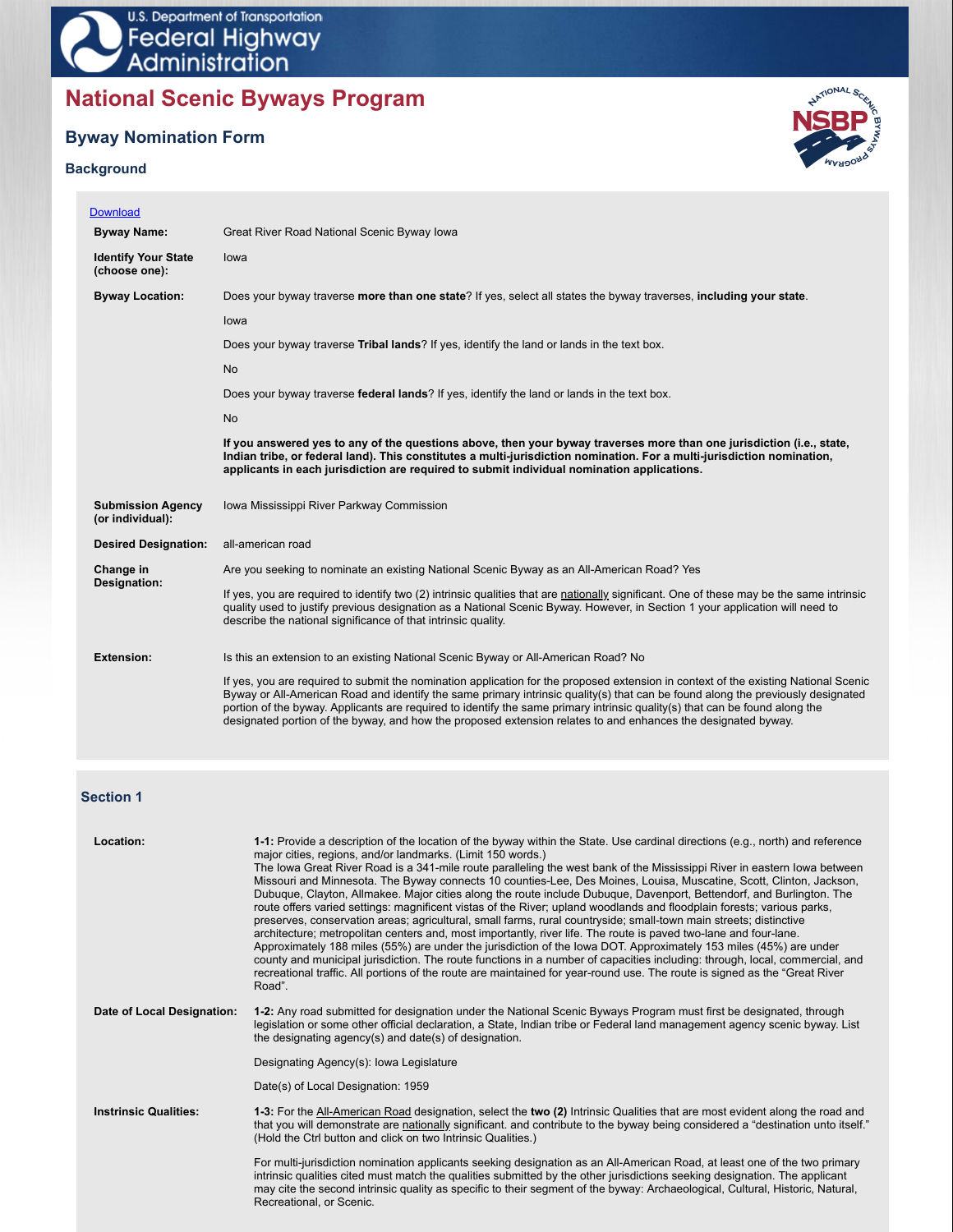**Historic** 

**Scenic** 

**Primary Photo: 1-4:** Provide a **single** image that you feel best represents the experience along your byway. Please select this image carefully as it will introduce the reviewers to your byway. Also, if designated, your byway will be included in the marketing efforts of the National Scenic Byways Program and this image will be used on the traveler website.

> Please provide an alternative text description of the image that describes what the image depicts. This text will be used by those who cannot see the photo, and should thoroughly describe what is depicted in the image. For guidelines on submitting images and composing alternative text descriptions, please see our *Image Style Guide*. (Limit 50 words.)

Alternative text for image: Beautiful color and depth of the Mississippi from Fire Point at Effigy Mounds National Monument.

Image name: Mississippi Experience Iowa

Image owner: NPS photo by Eaton Coté

Photo release? Yes

Upload Image: 1-4Effigy Mounds National Monument Fire Point1.jpg

Before uploading, rename the file to begin with 1-4. For example, rename your file RiverBend.png to 1-4RiverBend.png.

## **Section 2**

2-1: This section will introduce the reviewers to your byway. Provide a description of your byway from the "big picture" point of view, and within the context of your description, include information on the items below. For more information on developing a strong statement of qualification, please reference the Nominations Guide. (Limit 750 words.)

- Theme that reflects the central focus of the byway's nomination story and promotes the Byway.
- An overview of the Traveler Experience navigating the byway. Provide a sense of how the experience unfolds as visible features, byway stories, or important resources form the core quality of your corridor.
- Regional Significance (National Scenic Byway) explain and justify what is special, significant or unique about your byway in relation to the primary Intrinsic Quality
- National Significance (All-American Road) explain and justify what is special, significant or unique about your byway in relation to the two (2) primary Intrinsic Qualities, and why the road is considered a destination unto itself.

#### **Statement of Qualification:**

Historic Intrinsic Quality | Historic resources and values associated with the Great River Road span essentially all aspects of early to modern American history. fundamental to the range of Mississippi River history is the story of transportation. The river provided a means of transportation for Native Americans; early explorers;s the movement of military units (a Revolutionary War battle was fought in Dubuque, Iowa); northern European settlers and immigrants; and a full array of raw materials and finished goods. Major railroad corridors have paralleled the river and the historic locks and dams support the vital commercial barge traffic of today. Indeed, the history of the Great River Road itself beginning in the 1930s and the formation of the Mississippi River Parkway Commission represent bold historic approach to resource planning that can be viewed as a precursor for scenic byways. For the Iowa Great River Road, examples of approximate 130 historic resources qualities include: National Register of Historic Districts; National Register of Historic Places; Historic vehicle and railroad bridges; Century Farms and classic farm buildings; Railroad routing, depots and structures; Locks and Dams of the Mississippi River adjoining Iowa; Historic cemeteries; City and county historical museums; Historic factory buildings, docks, commercial buildings, brewery buildings; Country schools and small town school buildings; Churches; Riverfront parks; Mormon Trail route; Pedestrian walkways, stairs and elevators set in the bluff faces of towns and cities; Historic markers. Approximately 130 historic resource sites along the Iowa Great River Road are listed in the inventory.

Scenic Intrinsic Value | Scenic quality is the heightened visual experience derived from the view of natural and man-made elements of the visual environment of the scenic byway corridor. The characteristics of the landscape are strikingly distinct and offer a pleasing and most memorable visual experience. All elements of the landscape—landform, water, vegetation, and man-made development—contribute to the quality of the corridor's visual environment. The visual character of places along the byway are in harmony and share in the intrinsic qualities. For the Iowa Great River Road, examples of scenic qualities include: The Mississippi River itself; Dramatic bluff land views and vistas; Rock outcroppings;

Agricultural fields, farmsteads; Distinctive architecture; Small town main streets; Vegetation of the fall and spring seasons; Winter scenes with fresh snow; Upland and floodplain forests; Tributary rivers and streams, wetlands and backwaters; Diverse topography; Narrow channel and wide channel diversity. Approximately 95 scenic resource sites along the Iowa Great River Road are listed in the inventory.

#### **Section 3**

| <b>Byway Length:</b>      | 3-1: Enter the total byway length (in miles) from end to end (including road gaps that aren't included in the nomination but<br>must be traveled).<br>341 miles                                                                                                                                                                                                                                                                                                                                                                                                                                                                                                                                                                                                                                                                                                                                                                                                                                                                                                                                                                                                                                                                                                                                                                                                 |
|---------------------------|-----------------------------------------------------------------------------------------------------------------------------------------------------------------------------------------------------------------------------------------------------------------------------------------------------------------------------------------------------------------------------------------------------------------------------------------------------------------------------------------------------------------------------------------------------------------------------------------------------------------------------------------------------------------------------------------------------------------------------------------------------------------------------------------------------------------------------------------------------------------------------------------------------------------------------------------------------------------------------------------------------------------------------------------------------------------------------------------------------------------------------------------------------------------------------------------------------------------------------------------------------------------------------------------------------------------------------------------------------------------|
| <b>Route Description:</b> | 3-2: Please provide a complete, sequential route description that documents all road segments including any gaps and/or<br>intrusions. Include all of the road segments which, when linked together, match the legal description used by your<br>State/Indian tribe/Federal land management agency to officially designate the road. Please work with your State/Indian<br>tribe/Federal land management agency Scenic Byway Coordinator to develop this section so that you accurately reflect<br>State/Indian tribe/Federal land management agency records for the designated route. Please also specify road names and<br>route numbers for all road segments. (Limit 750 words.)<br>LEE COUNTY Bus US61/345th Ave to Des Moines County Line<br>Missouri State Line to E Jct US136 0.5mi; US61 to X28 2.4mi; US136 to Orleans Ave, Keokuk 0.5mi; 4th St N to Grand<br>Ave, Keokuk .1mi; Orleans Ave Grand Ave to Rand Park Ter 0.8mi; Grand Ave to River Rd, Keokuk 0.1mi; Rand Park Ter<br>to NCL, Keokuk 1.9mi; NCL, Keokuk to Cherry St, Montrose 7.4mi; River Road/X28 to Tesson St, Montrose 0.1mi; Cherry<br>St to Elm St, Montrose 0.1mi; Tesson St to Water St Montrose 0.1mi; Elm St to Pine St, Montrose 0.1mi; Water St,<br>Montrose to X21.0 1mi: Pine St. Montrose to US61.1 2mi: X21 to JA2.6 9mi: US61 to 20th St. Fort Madison 3 6mi: JA2 to |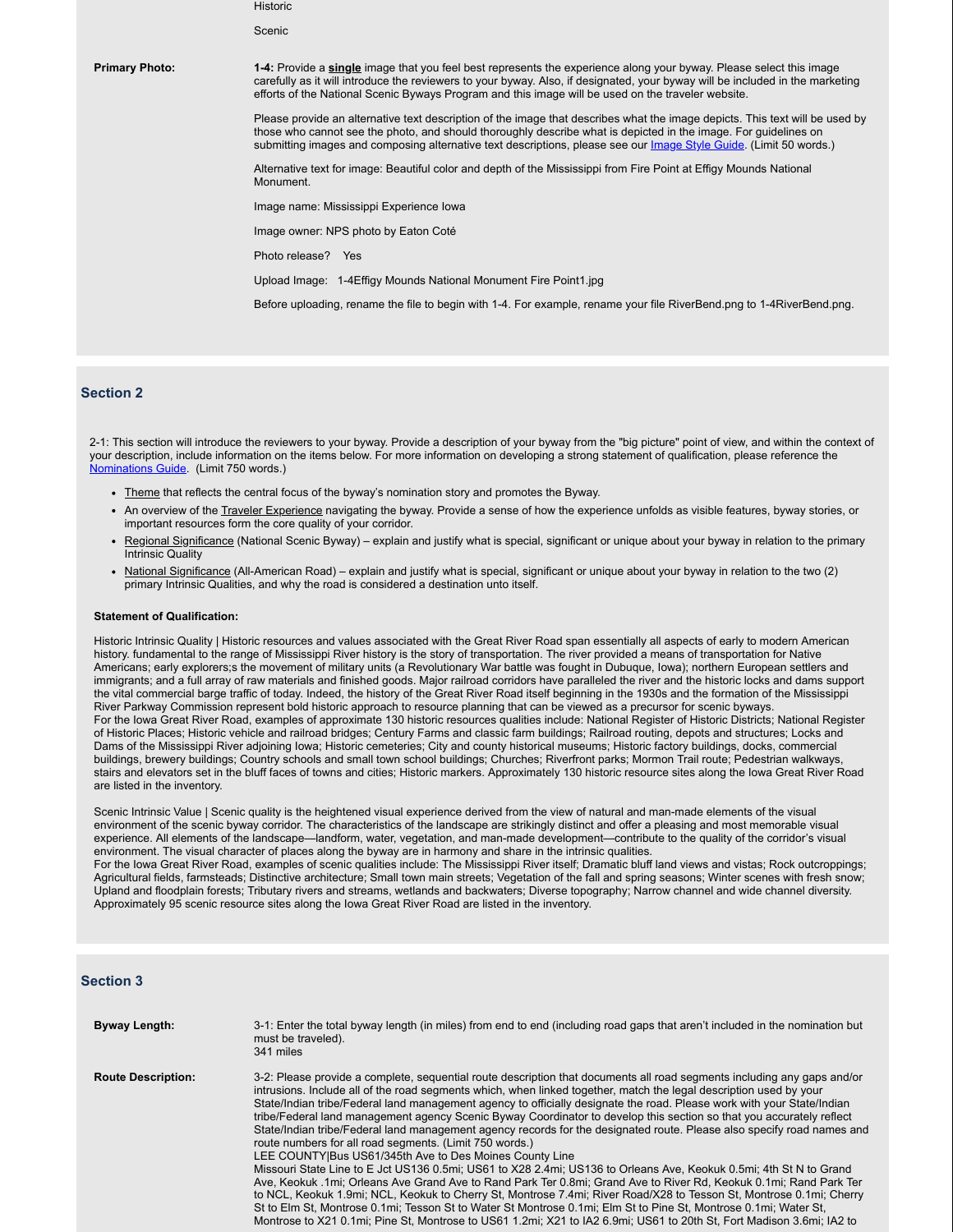|                       | • Locations of the features detailed in the Visitor/Traveler Experience section of this nomination form (Section 5).<br>Uploaded Map: 3-5lowa Great River Road All American Road Route and Features.pdf                                                                                                                                                                                                                                           |
|-----------------------|---------------------------------------------------------------------------------------------------------------------------------------------------------------------------------------------------------------------------------------------------------------------------------------------------------------------------------------------------------------------------------------------------------------------------------------------------|
|                       | • Locations of public visitor centers and/or other visitor amenities (e.g., public restroom facilities)                                                                                                                                                                                                                                                                                                                                           |
|                       | • Locations of existing interpretive panels/information                                                                                                                                                                                                                                                                                                                                                                                           |
|                       | • Locations of critical directional signage, if any                                                                                                                                                                                                                                                                                                                                                                                               |
|                       | • Boundaries and/or management areas of major entities (e.g., parks, forests, reserves)                                                                                                                                                                                                                                                                                                                                                           |
|                       | • The location of each community along the route                                                                                                                                                                                                                                                                                                                                                                                                  |
|                       | • Location of gaps and/or intrusions                                                                                                                                                                                                                                                                                                                                                                                                              |
|                       | • Each end point of the byway                                                                                                                                                                                                                                                                                                                                                                                                                     |
|                       | and America's Byways in your region                                                                                                                                                                                                                                                                                                                                                                                                               |
|                       | • The location of the byway in relation to other State, Indian tribe, and Federal land management agency byways;                                                                                                                                                                                                                                                                                                                                  |
|                       | • Location of the byway within the State, Indian lands, or Federal lands                                                                                                                                                                                                                                                                                                                                                                          |
|                       | should clearly show:                                                                                                                                                                                                                                                                                                                                                                                                                              |
|                       | other materials you include in your nomination application. The scale and size of the map will be relative to the location<br>and length of your nominated byway. In some cases, this may require two or more pages. The map and supporting legend                                                                                                                                                                                                |
| <b>Route Map:</b>     | 3-5: Please provide the following information on a single PDF map which will be used as a central reference point with the                                                                                                                                                                                                                                                                                                                        |
|                       | National Park Service Other (please specify): Effigy Mounds National Monument - National Park Service                                                                                                                                                                                                                                                                                                                                             |
| <b>Federal Lands:</b> | 3-4: Check the boxes for agencies whose lands occur along the byway or select Not Applicable.                                                                                                                                                                                                                                                                                                                                                     |
|                       | Before uploading, rename the file to begin with 3-3. For example, rename your file RiverBend.png to 3-3RiverBend.png."                                                                                                                                                                                                                                                                                                                            |
|                       | Uploaded GIS file: 3-3GreatRiverRoad_AllAmericanRoad_Map.pdf                                                                                                                                                                                                                                                                                                                                                                                      |
|                       | If available, please submit a GIS shapefile of the route.                                                                                                                                                                                                                                                                                                                                                                                         |
|                       | -91.435546<br>43.500867, -91.284394                                                                                                                                                                                                                                                                                                                                                                                                               |
|                       | <b>Beginning addresses/intersections and the GPS</b><br><b>Ending addresses/intersections and the GPS</b><br>coordinates of the byway.<br>coordinates of the byway.<br>US 61 E Jct US 136 Iowa-Missouri State Line 40.386269,<br>IA Hwy 26 Iowa-Minnesota State Line                                                                                                                                                                              |
|                       | 3-3: To assist review of your nomination, please provide the addresses/intersections and the GPS coordinates for the<br>beginning and end points of the byway. You will provide the GPS coordinates for other key points/features in Section 5:<br>Traveler Experience.                                                                                                                                                                           |
| <b>Route Address:</b> | Total all 10 counties: 341.4 miles                                                                                                                                                                                                                                                                                                                                                                                                                |
|                       | Extension to Mississippi River IA26 Iowa-Wisconsin State Line 0.2mi.                                                                                                                                                                                                                                                                                                                                                                              |
|                       | Harpers Ferry 0.2mi; Chestnut St, Harpers Ferry to Winfield Rd 0.7mi; N1st St, Harpers Ferry to X52 0.4mi; Winfield Rd to<br>S Front St, Lansing 12.3mi; X52 to Main St, Lansing 0.8mi; S Front St, Lansing to IA26 0.2mi; IA9/Main St, Lansing to<br>Iowa-Minnesota State Line 11.2mi. Total 36.3mi.                                                                                                                                             |
|                       | ALLAMAKEE COUNTY Clayton County Line to IA26 4mi; IA76 to Chestnut St, Harpers Ferry 6.3mi; X52 to N 1st St,                                                                                                                                                                                                                                                                                                                                      |
|                       | Guttenberg 0.3mi; Koerner St to Broadway St, Guttenberg 1.4mi; River Park Dr to 3rd St, Guttenberg 0.1mi; Broadway St<br>to Kosciusko St, Guttenberg 0.2mi; 3rd St, Guttenberg to X56 0.2mi; Kosciusko St, Guttenberg to 7th St, McGregor<br>17.5mi; Walton St, McGregor/X56 to IA76 0.1mi; 7th St, McGregor to Allamakee County Line 4.5mi. Total 42.7mi.<br>Extension to Mississippi River IA76 to Iowa-Wisconsin State Line 0.5mi.             |
|                       | $0.7mi$ .<br>CLAYTON COUNTY Dubuque County Line to US52 12.5mi; C9Y to Koerner St, Guttenberg 5.4mi; US52 to River Park Dr,                                                                                                                                                                                                                                                                                                                       |
|                       | DUBUQUE COUNTY Jackson County Line to US52/US61/US151 8.1mi; US52 to US52/IA3 3.3mi; US52/US51/US151 to<br>Sherrill Rd 6.6mi; US52/IA3 to Mud Lake Rd 0.2mi; Sherrill Rd to Circle Ridge Rd 2.2mi; Mud Lake Rd to C9Y/N Buena<br>Vista Rd/Balltown Rd 4.8mi; Circle Ridge Rd to Clayton County Line 8.8mi. Total 37.2mi.<br>Extensions to Mississippi River: US52 to Iowa-Wisconsin State Line 2.5mi; US52/US61/US151 to Iowa-Illinois State Line |
|                       | JACKSON COUNTY Clinton County Line to US52 2.9mi; US67/IA64 to Dubuque County Line 32.4mi. Total 39.1mi.<br>Extension to Mississippi River US52 to Iowa-Illinois State Line 3.8mi.                                                                                                                                                                                                                                                                |
|                       | CLINTON COUNTY Scott County Line to Bus US67/Washington Blvd, Camanche 5.9mi; US67 to US67 2.6mi; Bus<br>US67/Washington Blvd, Camanche to Jackson County Line 21.3mi. Total 30.7mi.<br>Extensions to Mississippi River IA136 to Iowa-Illinois State Line 0.5mi; US30/US67 to Iowa-Illinois State Line 0.4mi.                                                                                                                                     |
|                       | Extensions to Mississippi River I-80/US67 to Iowa-Illinois State Line 1.2mi; I-74/US67 to Iowa-Illinois State Line 1.0mi;<br>US67/Bus67 to Iowa-Illinois State Line 0.8mi; Iowa St and E 2nd St, Davenport to Iowa-Illinois State Line 0.2mi.                                                                                                                                                                                                     |
|                       | SCOTT COUNTY Muscatine County Line to US67 9.5mi; IA22 to US67 3.9mi; US67 Business, Davenport to Clinton<br>County Line 25.6mi. Total 42mi.                                                                                                                                                                                                                                                                                                      |
|                       | IA38 to Scott County Line 13.6mi. Total 22.6mi.<br>Extension to MIssissippi River IA38 to Iowa-Illinois State Line .3mi.                                                                                                                                                                                                                                                                                                                          |
|                       | MUSCATINE COUNTY Louisa County Line to Bus US61/IA38 5.9mi; X61 to IA38 2.1mi; Bus US61/IA38 to IA22 0.7mi;                                                                                                                                                                                                                                                                                                                                       |
|                       | LOUISA COUNTY Des Moines County Line to X61 6.6mi; X99 to Muscatine County Line 15.4mi. Total 22mi.                                                                                                                                                                                                                                                                                                                                               |
|                       | DES MOINES COUNTY Lee County Line to X62 2.9mi; US61 to Harrison Ave, Burlington 5mi; Madison Ave to S Main St,<br>Burlington 0.5mi; Harrison Ave, Burlington to X99 1.7mi; N Main St, Burlington to Louisa County Line 19.7mi. Total 30.5mi.<br>Extension to Mississippi River X99/NMain St, Burlington to Iowa-Illinois State Line 0.7mi.                                                                                                       |
|                       | Extensions to Mississippi River Bus US61/354th Ave to Iowa-Illinois State Line 0.3mi; 4th St North, Keokuk to Iowa-Illinois<br>State Line 0.5mi.                                                                                                                                                                                                                                                                                                  |
|                       | Ave H, Fort Madison 0.4mi; 20th St to BusUS61/354th Ave, Fort Madison 1.7mi; Ave H, For Madison to US61 4mi;<br>BusUS61/354th Ave, Fort Madison to Des Moines County Line 5.8mi. Total 38.4mi.                                                                                                                                                                                                                                                    |

Before uploading, rename the file to begin with 3-5. For example, rename your file RiverBend.png to 3-5RiverBend.png.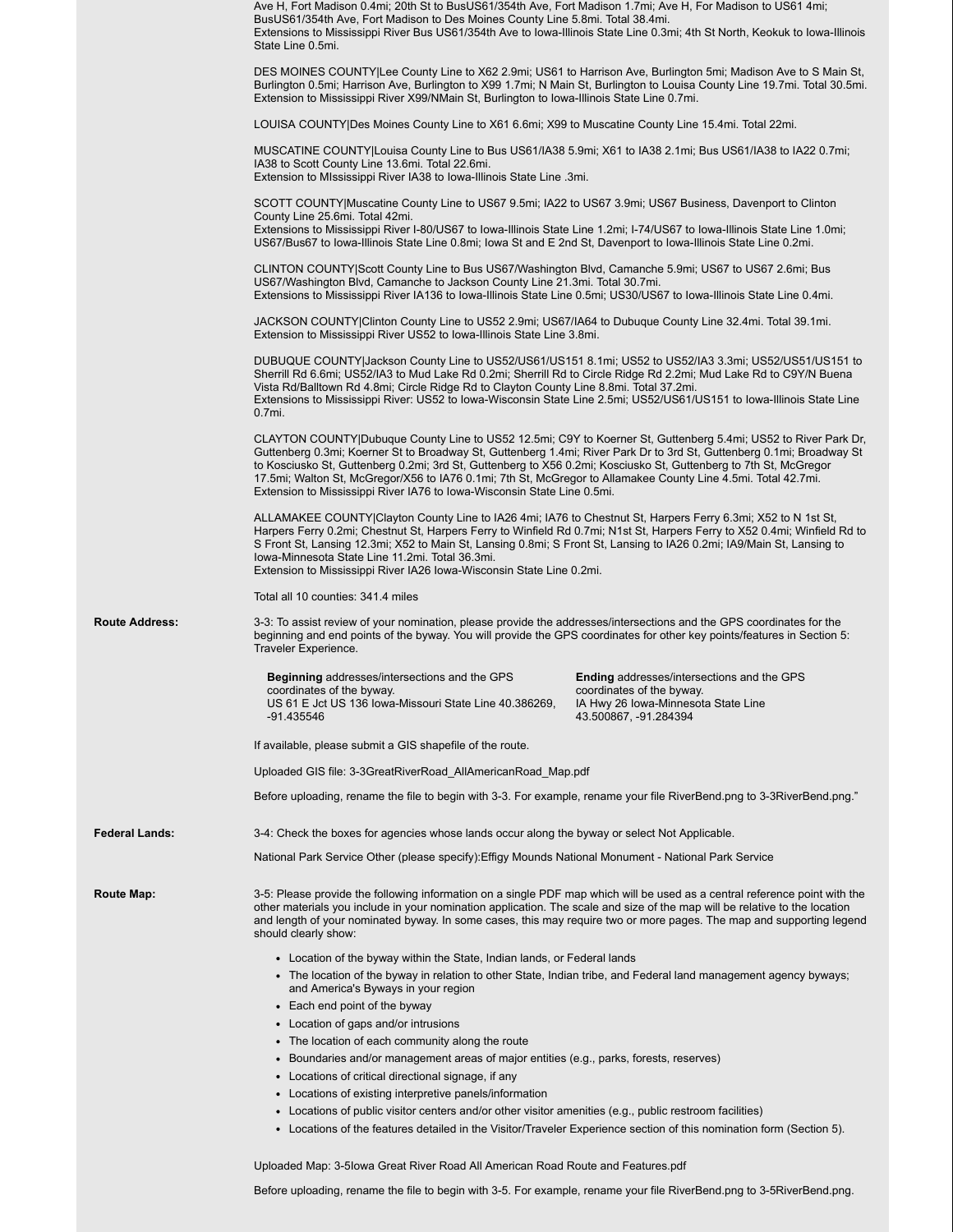| <b>Continuity of the Route:</b> | 3-6: The continuity of your byway route is an essential requirement for designation as it directly impacts the travel<br>experience and can reflect community support. If you have included a list of gaps and/or intrusions in your official route<br>description, please use this section to provide explanations for any gaps and/or intrusions in your route that interrupt the<br>continuity of the traveler experience (e.g., local zoning decisions, lack of community support, etc.) (Limit 250 words.)<br>N/A                                                                                                                                                                                                                                                              |
|---------------------------------|-------------------------------------------------------------------------------------------------------------------------------------------------------------------------------------------------------------------------------------------------------------------------------------------------------------------------------------------------------------------------------------------------------------------------------------------------------------------------------------------------------------------------------------------------------------------------------------------------------------------------------------------------------------------------------------------------------------------------------------------------------------------------------------|
| Nomination by Indian            | 3-7: If this nomination is being submitted for consideration by an Indian tribe, please answer the following questions:                                                                                                                                                                                                                                                                                                                                                                                                                                                                                                                                                                                                                                                             |
| Tribes:                         | 1. Title 23, United States Code (USC), Section 162(a)(3)(B) allows nomination by Indian tribes only if a Federal land<br>management agency (other than the Bureau of Indian Affairs), a State, or a political subdivision of a State does not<br>have jurisdiction over the road or responsibility for managing the road. Briefly discuss who has jurisdiction over the<br>road and who manages the road. (Limit 200 words.)<br>N/A                                                                                                                                                                                                                                                                                                                                                 |
|                                 | 2. Section 162(a)(3)(C) requires that Indian tribes maintain the safety and quality of roads nominated. Discuss how the<br>tribe will maintain the safety and quality of the road. (Limit 200 words.)<br>N/A                                                                                                                                                                                                                                                                                                                                                                                                                                                                                                                                                                        |
| <b>Section 4</b>                |                                                                                                                                                                                                                                                                                                                                                                                                                                                                                                                                                                                                                                                                                                                                                                                     |
| <b>Vehicle Accommodation:</b>   | 4-1: Confirm that two-wheel-drive passenger vehicles are accommodated along the entire route, and describe how this is<br>facilitated if segments of the road are not paved. (Limit 150 words.)<br>The lowa Great River road is designed, constructed, and maintained to accommodate all types of scenic byway vehicles<br>including touring motorcycles, standard passenger vehicles, recreation vehicles, commercial grade trucks, and coach<br>busses. Roadway surface materials, weight limits, vehicle clearances, bridge structures and pavement width all support<br>the wide range of vehicles. Additionally, the Manual on Uniform Traffic Control Devices guides the design and placement<br>of all traffic controls.                                                     |
|                                 | 4-2: Describe the accommodation of bicycle and pedestrian travel, including crossings, along the byway. If non-applicable,<br>indicate N/A. (Limit 150 words.)<br>In Iowa, bicyclists enjoy the same rights as motorists and are not prohibited from using any portion of the Iowa Great River<br>Road. The majority of the roadway includes improved shoulders that are available for use by cyclists. Numerous separated<br>and multi-use recreation trails intersect and parallel the Great River Road. Frequent roadside stops provide parking areas,<br>trails, ADA walkways, public restrooms and other service amenities. Towns and cities along the way provide ADA<br>compliant facilities and services for Great River Road travelers.                                    |
|                                 | 4-3: For the All-American Roads designation, discuss the accommodation of conventional tour buses along the route.<br>(Limit 150 words.)<br>Tour buses are welcome and encouraged for day or overnight trips. The roadway surface accommodates all vehicles<br>including buses. The historic river towns along the route offer hotels, motels, restaurants, and all amenities that are<br>imperative for those wishing to enjoy a group experience including the 18 interpretive centers along the way offering<br>different perspectives and points of history.                                                                                                                                                                                                                    |
| <b>Travel Restrictions</b>      | 4-4: Describe any restrictions to the types of vehicles that are allowed along the route. If non-applicable, indicate N/A.<br>(Limit 150 words.)<br>N/A                                                                                                                                                                                                                                                                                                                                                                                                                                                                                                                                                                                                                             |
|                                 | 4-5: Describe any seasonal closures or other restrictions along the route. If non-applicable, indicate N/A. (Limit 150<br>words.)<br>All portions of the lowa Great River Road are maintained for year-round travel by all vehicles. Closing of short portions of<br>the Road may occur once every few years due to winter snowstorms. Such interruptions are usually less than 36 hours.                                                                                                                                                                                                                                                                                                                                                                                           |
| Seasons:                        | 4-6: Describe the best time during the year to drive the byway and experience the Intrinsic Qualities identified in this<br>application (Limit 150 words.)<br>Summer and Fall are two fun filled travel times along the route. Both seasons include great contrast of floral and fauna<br>against blue skies highlighting the Mighty Mississippi. Both seasons allow visitors to enjoy the sites and activities to their<br>fullest potential. From blues festivals, minor league baseball, scenic overlooks, quaint shopping stops, hiking, biking, to<br>informative and interactive interpretive centers there is something for everyone to enjoy. History and visual stimulation is<br>rich along the route.                                                                    |
|                                 | 4-7: Describe any travel concentrations or high seasons when byway visitors might be more likely to encounter crowds or<br>extra traffic (Limit 150 words.)<br>Many of the towns and cities along the route host events and celebrations throughout the year highlighting historical<br>events, cultural festivities, and other holidays or celebrations. The route website includes festivals and events to assist<br>visitors in their route planning, to inform them of the festivities along the way, and to assist them with their travel plans. The<br>website offers route selection: https://www.traveliowa.com/calendar/ and selecting "Northeast, East, and Southeast"   route<br>general information: https://www.traveliowa.com/getinspired/iowa-s-great-river-road/23/ |
| Safety:                         | 4-8: Describe the key factors of your roadway that contribute to its safety for travelers (e.g. rumble strips, low speeds,<br>lighting, guard rails, high friction surface treatments). (Limit 150 words.)<br>lowa roads include rumble strips on approach to stop signs and sides of the roads, appropriate speed control when<br>entering a populated area, guard rails over creeks and near bluffs. During extreme winter driving conditions, roads are<br>treated with one or more of the following: deicer, sand, salt and are plowed as needed. State 4 lane highways are<br>equipped with flashing yield and stop lights prior to intersections. All state signs are highly visible at night with required<br>reflective treatment.                                          |
|                                 |                                                                                                                                                                                                                                                                                                                                                                                                                                                                                                                                                                                                                                                                                                                                                                                     |

**Section 5**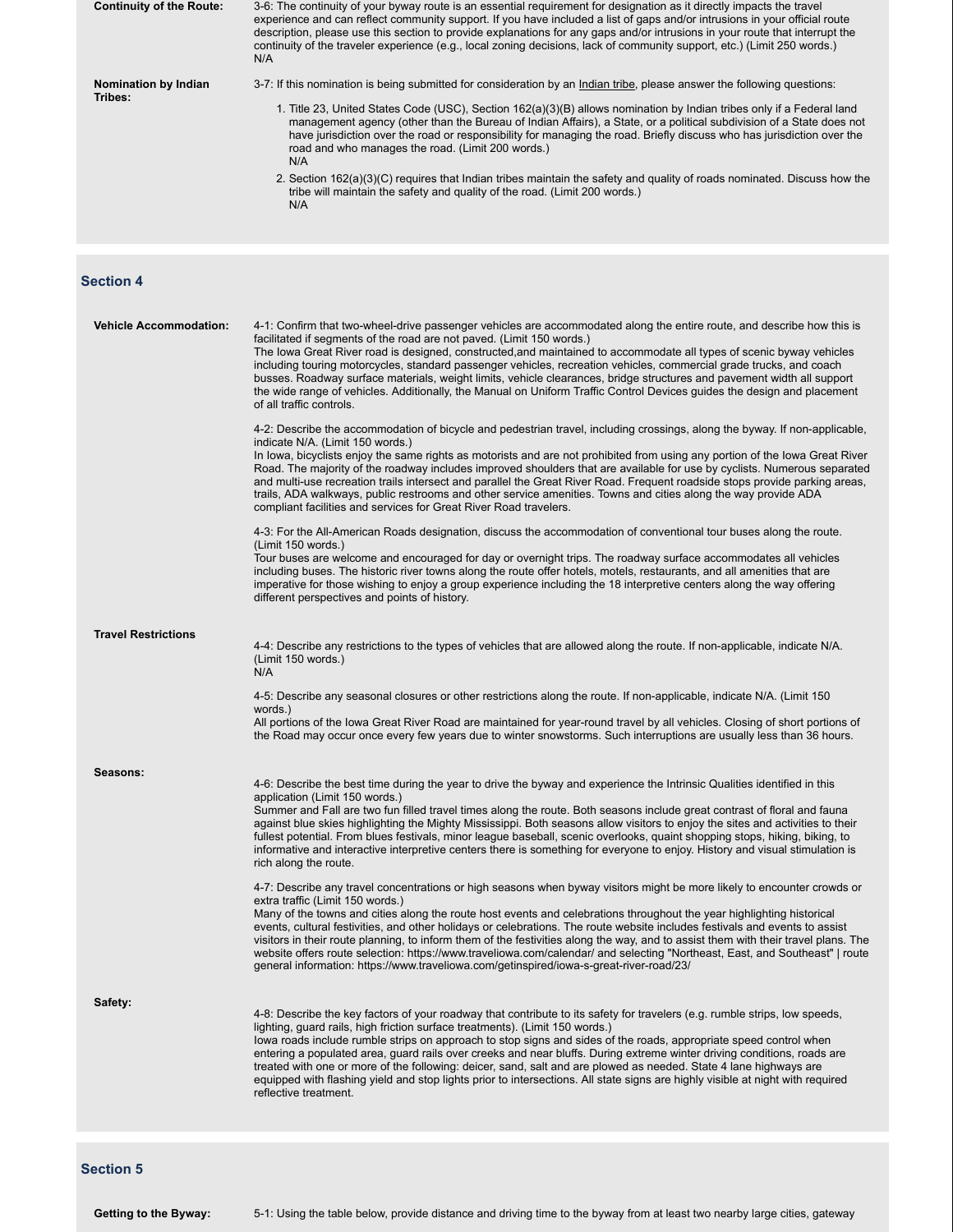communities, airports, major roadways, or other locations that would be pertinent to the traveler (limit 5).

|                                                   | <b>Location</b>                                                                                                                                                                                                                                                                                                                                                                                                                                                                                                                                                                                                                                                                                                                                                                                                                                                                                                                                                                                                                                                                                                                                                                                                                                                                                                                                                                                                                                                                                                                                                                                                                                                                                                                                                                                                                                                                                                                                                                                                                                                                                                                                                                                                                                                                                                            | <b>Distance (miles)</b>                                                                                                                                                                                                                                                                                                                                                                                                                                                                                                                                                                                                                                                                                                                       | <b>Avg Driving Time (hours)</b>                     |  |  |  |  |
|---------------------------------------------------|----------------------------------------------------------------------------------------------------------------------------------------------------------------------------------------------------------------------------------------------------------------------------------------------------------------------------------------------------------------------------------------------------------------------------------------------------------------------------------------------------------------------------------------------------------------------------------------------------------------------------------------------------------------------------------------------------------------------------------------------------------------------------------------------------------------------------------------------------------------------------------------------------------------------------------------------------------------------------------------------------------------------------------------------------------------------------------------------------------------------------------------------------------------------------------------------------------------------------------------------------------------------------------------------------------------------------------------------------------------------------------------------------------------------------------------------------------------------------------------------------------------------------------------------------------------------------------------------------------------------------------------------------------------------------------------------------------------------------------------------------------------------------------------------------------------------------------------------------------------------------------------------------------------------------------------------------------------------------------------------------------------------------------------------------------------------------------------------------------------------------------------------------------------------------------------------------------------------------------------------------------------------------------------------------------------------------|-----------------------------------------------------------------------------------------------------------------------------------------------------------------------------------------------------------------------------------------------------------------------------------------------------------------------------------------------------------------------------------------------------------------------------------------------------------------------------------------------------------------------------------------------------------------------------------------------------------------------------------------------------------------------------------------------------------------------------------------------|-----------------------------------------------------|--|--|--|--|
|                                                   | Des Moines, Iowa                                                                                                                                                                                                                                                                                                                                                                                                                                                                                                                                                                                                                                                                                                                                                                                                                                                                                                                                                                                                                                                                                                                                                                                                                                                                                                                                                                                                                                                                                                                                                                                                                                                                                                                                                                                                                                                                                                                                                                                                                                                                                                                                                                                                                                                                                                           | 169-247 miles                                                                                                                                                                                                                                                                                                                                                                                                                                                                                                                                                                                                                                                                                                                                 | 3-5 hours depending upon<br>starting point from GRR |  |  |  |  |
|                                                   | Chicago, Illinois                                                                                                                                                                                                                                                                                                                                                                                                                                                                                                                                                                                                                                                                                                                                                                                                                                                                                                                                                                                                                                                                                                                                                                                                                                                                                                                                                                                                                                                                                                                                                                                                                                                                                                                                                                                                                                                                                                                                                                                                                                                                                                                                                                                                                                                                                                          | 142-383 miles                                                                                                                                                                                                                                                                                                                                                                                                                                                                                                                                                                                                                                                                                                                                 | 3-5 hours depending upon<br>starting point from GRR |  |  |  |  |
|                                                   | St. Louis, Missouri                                                                                                                                                                                                                                                                                                                                                                                                                                                                                                                                                                                                                                                                                                                                                                                                                                                                                                                                                                                                                                                                                                                                                                                                                                                                                                                                                                                                                                                                                                                                                                                                                                                                                                                                                                                                                                                                                                                                                                                                                                                                                                                                                                                                                                                                                                        | 180-441 miles                                                                                                                                                                                                                                                                                                                                                                                                                                                                                                                                                                                                                                                                                                                                 | 3-7 hours depending upon<br>starting point from GRR |  |  |  |  |
|                                                   | Minneapolis, Minnesota                                                                                                                                                                                                                                                                                                                                                                                                                                                                                                                                                                                                                                                                                                                                                                                                                                                                                                                                                                                                                                                                                                                                                                                                                                                                                                                                                                                                                                                                                                                                                                                                                                                                                                                                                                                                                                                                                                                                                                                                                                                                                                                                                                                                                                                                                                     | 179-393 miles                                                                                                                                                                                                                                                                                                                                                                                                                                                                                                                                                                                                                                                                                                                                 | 3-9 hours depending upon<br>starting point from GRR |  |  |  |  |
| <b>Traveler Services:</b>                         | words.)<br>planning assistance and visitor services. Hours of operation vary.<br>availability of ADA accommodations.<br>available. (Limit 150 words.)<br>N/A<br>Yes If yes, please list the corridor(s) and date(s) of designation, and discuss the fuel(s) accommodated.                                                                                                                                                                                                                                                                                                                                                                                                                                                                                                                                                                                                                                                                                                                                                                                                                                                                                                                                                                                                                                                                                                                                                                                                                                                                                                                                                                                                                                                                                                                                                                                                                                                                                                                                                                                                                                                                                                                                                                                                                                                  | 5-2: Provide a short description of services and hours of operation at each public visitor/welcome center. (Limit 150<br>Locally, eight public visitor centers, seven convention and visitor bureaus and twelve chambers of commerce provide trip<br>5-3: Describe any universal access accommodations to assist travelers of varying abilities. (Limit 150 words.)<br>Available GRR marketing support and individual towns, visitor centers, and features provide information regarding specific<br>5-4: Describe any gaps on the byway of 50 miles or more where no traveler services (food, fuel or restrooms) are<br>5-5: Does your byway include alternative fuel corridors, as defined under FHWA's Alternative Fuels Corridor Program? |                                                     |  |  |  |  |
|                                                   | (Limit 150 words.)<br>Alternative Fuels locations are located on map exhibit 3-5                                                                                                                                                                                                                                                                                                                                                                                                                                                                                                                                                                                                                                                                                                                                                                                                                                                                                                                                                                                                                                                                                                                                                                                                                                                                                                                                                                                                                                                                                                                                                                                                                                                                                                                                                                                                                                                                                                                                                                                                                                                                                                                                                                                                                                           |                                                                                                                                                                                                                                                                                                                                                                                                                                                                                                                                                                                                                                                                                                                                               |                                                     |  |  |  |  |
| Wayfinding:                                       | 5-6: Describe how travelers will know they are on the byway and list tools such as maps, signs and brochures. (Limit 150<br>words.)<br>lowa has made investments in effective branded signage for the route which allow residents and visitors to more fully<br>realize the rewards of this National Scenic Byway. Noted on uploaded map in sections 3-3 and 3-5 (lowa Great River Road<br>All American Road Route and Features), the route is clearly marked with signs that incorporate all current designations:<br>America's Byways, Iowa Byways, Great River Road Iowa National Scenic Byway indicated by a circle (white inside black<br>outline). Maps and brochures are available along the way at town visitors centers, parks, tourist spots, interpretive centers,<br>Chambers of Commerce, and other businesses supporting the Great River Road and its historic and cultural features.<br>5-7: Please describe directional signage that currently exists that would help travelers access and navigate the byway as<br>well as find their way back to major routes. If non-applicable, indicate N/A (Limit 150 words.)<br>From the east or west, access the Iowa Great River Road at its intersections with I 80, US 18, US 61, US 151, US 20, US<br>30, US 67, US 34, and US 136. The lowa Great River Road is connected to the state Great River Road segments in<br>Minnesota, Wisconsin, Illinois and Missouri.<br>Current route signs use components that create a recognizable, consistent, and memorable graphic identity for the lowa<br>Department of Transportation's Scenic Byway Program, Great River Road brand and America's Byways brand<br>(https://www.jowadot.gov/traffic/manuals/pdf/02q-01.pdf). The top portion is an attractive system wide logo in flowing teal<br>and light green, the largest middle section is an individual byway graphic, in this case the Great River Road Iowa riverboat<br>wheel followed by route name. The America Byways logo appears on these where applicable as well. Signage to and from<br>access roads are also well signed. Exhibit map 3-3 and 3-5 provides locations of branded signage by a circle (white inside<br>black outline). Branding is important and follows quidelines to provide a standard recognizable look and feel transferring to |                                                                                                                                                                                                                                                                                                                                                                                                                                                                                                                                                                                                                                                                                                                                               |                                                     |  |  |  |  |
| <b>Evidence of Intrinsic</b><br><b>Qualities:</b> | maps and brochures.<br>5-8: Identify up to 8 features (i.e., points of interest, sites or events) in sequential order along your byway that support the<br>Intrinsic Qualities you have identified for nomination. Please keep in mind that the quality of your points of interest, sites or<br>events and their connection to the byway's Intrinsic Quality(s) are more import than citing a large quantity of sites that<br>aren't connected. If using events to support your byway's Intrinsic Quality(s), they must be particularly related to the byway<br>travel experience or connect the byway traveler to the Intrinsic Quality(s) for which the byway is being nominated. For<br>each feature, please include the following (Limit 500 words per feature):                                                                                                                                                                                                                                                                                                                                                                                                                                                                                                                                                                                                                                                                                                                                                                                                                                                                                                                                                                                                                                                                                                                                                                                                                                                                                                                                                                                                                                                                                                                                                       |                                                                                                                                                                                                                                                                                                                                                                                                                                                                                                                                                                                                                                                                                                                                               |                                                     |  |  |  |  |
|                                                   | • Name of the feature                                                                                                                                                                                                                                                                                                                                                                                                                                                                                                                                                                                                                                                                                                                                                                                                                                                                                                                                                                                                                                                                                                                                                                                                                                                                                                                                                                                                                                                                                                                                                                                                                                                                                                                                                                                                                                                                                                                                                                                                                                                                                                                                                                                                                                                                                                      |                                                                                                                                                                                                                                                                                                                                                                                                                                                                                                                                                                                                                                                                                                                                               |                                                     |  |  |  |  |
|                                                   | • Dates and/or times on which the feature is available for traveler visits                                                                                                                                                                                                                                                                                                                                                                                                                                                                                                                                                                                                                                                                                                                                                                                                                                                                                                                                                                                                                                                                                                                                                                                                                                                                                                                                                                                                                                                                                                                                                                                                                                                                                                                                                                                                                                                                                                                                                                                                                                                                                                                                                                                                                                                 | • A description of what is found at the feature, and how the feature supports the Intrinsic Quality(s)<br>• Driving distance to the feature, and existing signage if the feature is not immediately adjacent to the road. Please<br>ensure the feature is included in the Route Description and on the Route Map in Section 3: Route Information.                                                                                                                                                                                                                                                                                                                                                                                             |                                                     |  |  |  |  |
|                                                   | see our <i>Image Style Guide</i> .                                                                                                                                                                                                                                                                                                                                                                                                                                                                                                                                                                                                                                                                                                                                                                                                                                                                                                                                                                                                                                                                                                                                                                                                                                                                                                                                                                                                                                                                                                                                                                                                                                                                                                                                                                                                                                                                                                                                                                                                                                                                                                                                                                                                                                                                                         | • If hiking, cycling, or walking is involved, the distance and degree of difficulty<br>• A photo highlighting how the feature supports the Intrinsic Quality. Before uploading photos, rename the file to<br>begin with the Feature Number. For example, for Feature 1, rename your file RiverBend.png to<br>Feature 1 River Bend.png. For guidelines on submitting images and composing alternative text descriptions, please                                                                                                                                                                                                                                                                                                                |                                                     |  |  |  |  |
|                                                   | <b>Feature 1</b><br>Feature name:<br>George M. Verity Riverboat Museum                                                                                                                                                                                                                                                                                                                                                                                                                                                                                                                                                                                                                                                                                                                                                                                                                                                                                                                                                                                                                                                                                                                                                                                                                                                                                                                                                                                                                                                                                                                                                                                                                                                                                                                                                                                                                                                                                                                                                                                                                                                                                                                                                                                                                                                     |                                                                                                                                                                                                                                                                                                                                                                                                                                                                                                                                                                                                                                                                                                                                               |                                                     |  |  |  |  |
|                                                   | <b>GPS</b> coordinates:<br>40.390509, -91.379426                                                                                                                                                                                                                                                                                                                                                                                                                                                                                                                                                                                                                                                                                                                                                                                                                                                                                                                                                                                                                                                                                                                                                                                                                                                                                                                                                                                                                                                                                                                                                                                                                                                                                                                                                                                                                                                                                                                                                                                                                                                                                                                                                                                                                                                                           |                                                                                                                                                                                                                                                                                                                                                                                                                                                                                                                                                                                                                                                                                                                                               |                                                     |  |  |  |  |
|                                                   | Describe the feature:<br>The Verity, now located in Keokuk, was the first of four steamships built in 1927 for the revival of cargo transportation on<br>the Mississippi. Tours of the engine room, sleeping quarters, and galley.                                                                                                                                                                                                                                                                                                                                                                                                                                                                                                                                                                                                                                                                                                                                                                                                                                                                                                                                                                                                                                                                                                                                                                                                                                                                                                                                                                                                                                                                                                                                                                                                                                                                                                                                                                                                                                                                                                                                                                                                                                                                                         |                                                                                                                                                                                                                                                                                                                                                                                                                                                                                                                                                                                                                                                                                                                                               |                                                     |  |  |  |  |
|                                                   | The George M. Verity River Museum is located in Victory Park on the riverfront. The paddle boat was built in Dubuque,                                                                                                                                                                                                                                                                                                                                                                                                                                                                                                                                                                                                                                                                                                                                                                                                                                                                                                                                                                                                                                                                                                                                                                                                                                                                                                                                                                                                                                                                                                                                                                                                                                                                                                                                                                                                                                                                                                                                                                                                                                                                                                                                                                                                      |                                                                                                                                                                                                                                                                                                                                                                                                                                                                                                                                                                                                                                                                                                                                               |                                                     |  |  |  |  |

Iowa by the U.S. Government in 1927 to revive river transportation and move barges from St Louis to St. Paul. It was then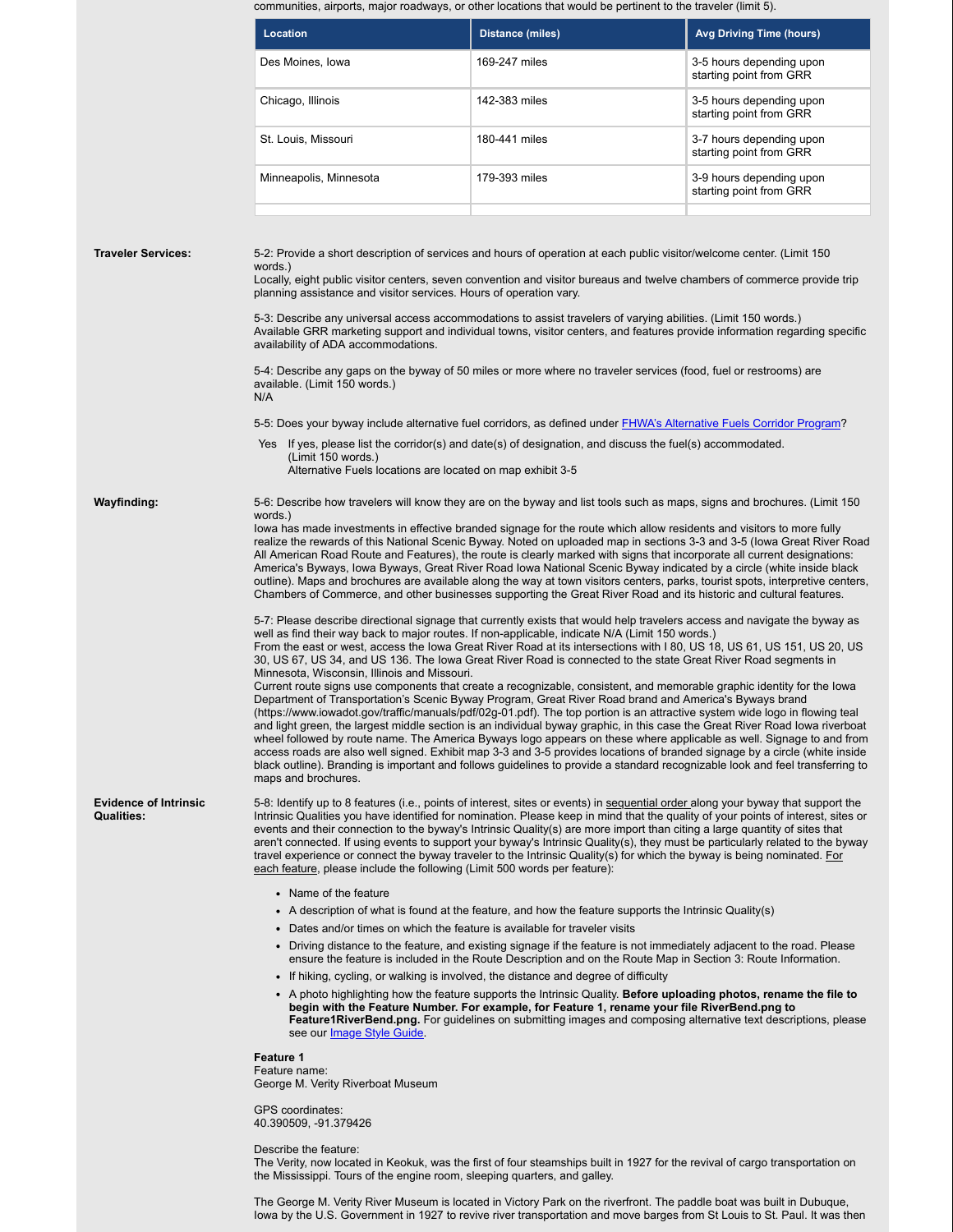known as the S.S. Thorpe. Armco Steel Corporation bought the boat in 1940 and put it into service on the Ohio River, renaming it after the founder of their company, George M. Verity. The George M. Verity was donated to the City of Keokuk in 1961 after being retired from service.

What is the best time to visit, please provide the start and end dates.

Start date: 5/25/2020 End date: 10/31/2020

Describe the driving distance and signage related to the feature. Just minutes off Hwy136 in downtown Keokuk, Iowa

If hiking, walking, or cycling are involved, describe the difficulty. Feature is an original paddle boat and has some tight spaces and people with accessibility challenges may not be able to view everything the museum has to offer.

| <b>File Name</b> | Image<br>owner | <b>Alternative text</b>                                | Image<br>name | <b>Photo</b><br>release |
|------------------|----------------|--------------------------------------------------------|---------------|-------------------------|
| George M Verity  | George M       | George M Verity Paddle Boat view from the side looking | George M      | <b>No</b>               |
| attraction.jpg   | Veritv         | toward the Mississippi                                 | Veritv        |                         |

#### **Feature 2**

Feature name: Old Fort Madison

GPS coordinates: 40.628919, -91.310551

Describe the feature:

The Fort is an accurate reconstruction of the first military garrison on the Upper Mississippi and became home to the 1st U.S. Infantry from 1808-1813. The site located in the city of Fort Madison, features tours with period-dressed interpreters.

What is the best time to visit, please provide the start and end dates.

Start date: 5/30/2020 End date: 5/31/2021

Describe the driving distance and signage related to the feature. Downtown Fort Madison provides effective signage for visitors. The parking lot is readily available near the river/downtown Fort Madison.

If hiking, walking, or cycling are involved, describe the difficulty.

Walking is involved. It is a short walk from parking to a visitors' building. Restrooms and brochures are available inside. As visitors exit the other side of the visitor's building the fort itself is easily accessible. There are steps to upper levels of the barracks should visitors wish to access, but features below are similar and there are numerous photos to help with imagery.

| File Name                                       | Image<br>owner | <b>Alternative text</b>                                   | Image name                                                | <b>Photo</b><br>release |
|-------------------------------------------------|----------------|-----------------------------------------------------------|-----------------------------------------------------------|-------------------------|
| Fort Madison Living History Quarters.jpg        | Paula<br>Mayer | Living History Living<br>Quarters Old Fort Madison        | Living History Living<br>Quarters Old Fort Madison        | Yes                     |
| Fort Madison Living History2.jpg                | Paula<br>Mayer | Old Fort Madison Living<br><b>History Inside Quarters</b> | Old Fort Madison Living<br><b>History Inside Quarters</b> | Yes                     |
| Living History At Old Fort Madison.JPG Old Fort | Madison        | Living History at Old Fort<br>Madison                     | Old Fort Madison Living<br>History                        | Yes                     |

#### **Feature 3**

Feature name: Burlington Heritage Center Museum

GPS coordinates: 40.812189, -91.102925

#### Describe the feature:

The Heritage Center Museum opened in 1898 as the Burlington Public Library. One hundred years later, the Des Moines County Historical Society renovated the historic building, preserving the DMC Heritage Center exhibits the detailed woodwork, the elegant open spaces, and many other architectural features showcasing the local history and creative spirit of life in Des Moines County, Iowa.

What is the best time to visit, please provide the start and end dates.

Start date: 5/30/2020 End date: 5/30/2021

Describe the driving distance and signage related to the feature. Right off Hwy 34 in the heart of historical downtown Burlington.

If hiking, walking, or cycling are involved, describe the difficulty.

| Easy walk from downtown hotel, library, and restaurants. Most areas accessible for people with disabilities. |                                     |                                                                                                                  |                                                                             |                         |  |
|--------------------------------------------------------------------------------------------------------------|-------------------------------------|------------------------------------------------------------------------------------------------------------------|-----------------------------------------------------------------------------|-------------------------|--|
| <b>File Name</b>                                                                                             | Image<br>owner                      | <b>Alternative text</b>                                                                                          | Image name                                                                  | <b>Photo</b><br>release |  |
| Heritage-Center.jpg                                                                                          | Heritage<br>Center<br><b>Museum</b> | Heritage Center Museum in Burlington<br>lowa                                                                     | Heritage Center Museum in Yes<br><b>Burlington lowa</b>                     |                         |  |
| Interactive Center with log<br>cabins and animals Heritage<br>Center Museum.jpg                              | Heritage<br>Center<br><b>Museum</b> | Interactive Center log cabins and<br>animals Heritage Center Museum life on<br>the Mississippi in the early days | Interactive Center with log<br>cabins and animals<br>Heritage Center Museum | Yes                     |  |

View of the Mississippi downtown Burlington.jpg Heritage **Center** Museum View of the Mississippi downtown **Burlington** View of the Mississippi downtown Burlington

Yes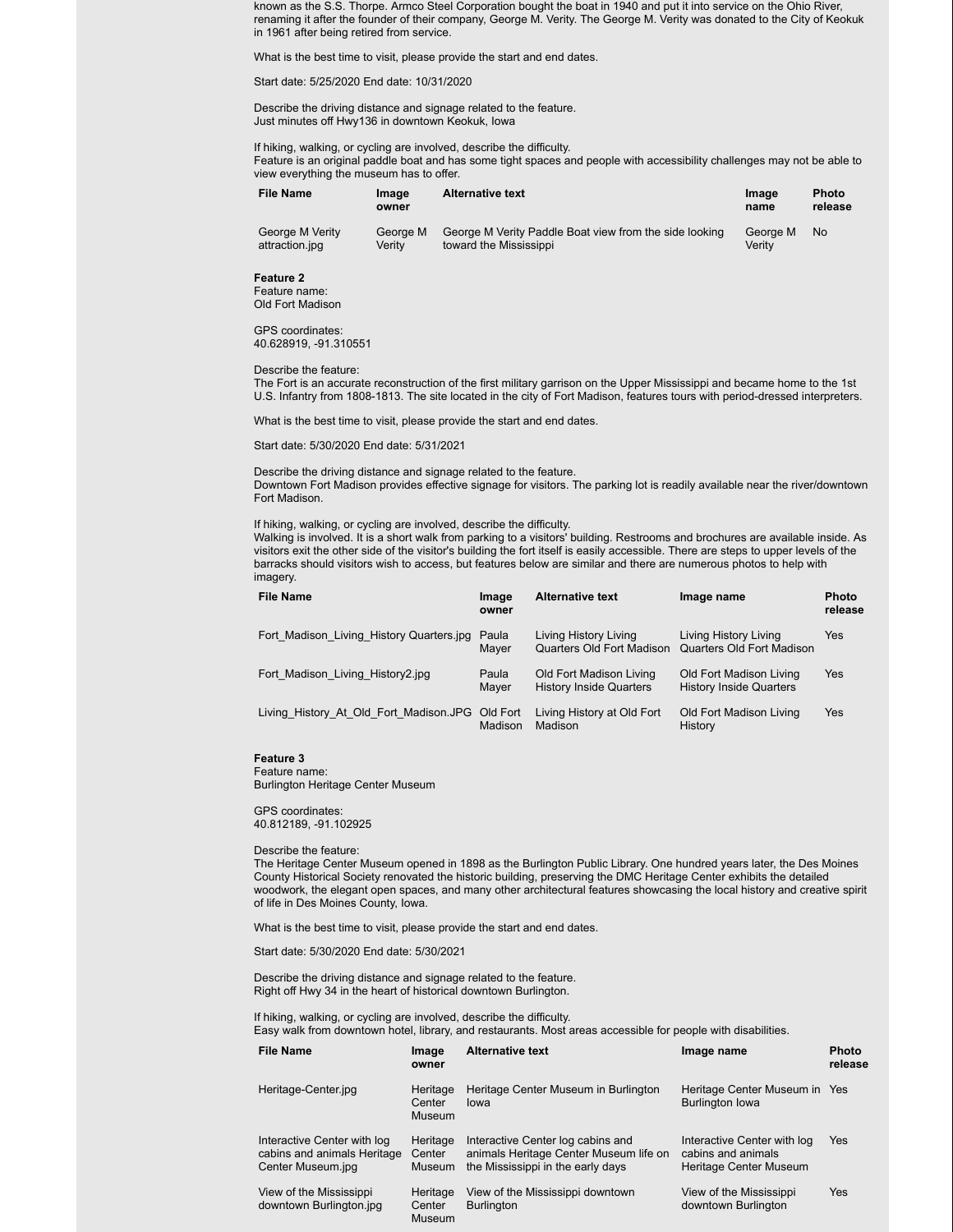#### **Feature 4** Feature name: Toolesboro Indian Mounds & Museum

GPS coordinates: 41.143589, -91.062832

#### Describe the feature:

The Hopewellian Mounds at Toolesboro near Wapello are among the best preserved and accessible remnants of an ancient culture that flourished from 200 B.C. to 400 A.D. The Toolesboro Mound Group, a National Historic Landmark, is a group of Havana Hopewell culture earthworks on the north bank of the Iowa River near its discharge into the Mississippi. The mounds are owned and displayed to the public by the State Historical Society of Iowa. http://louisacountyconservation.org/

visitor center Open: Memorial Weekend – Labor Day 12:30-4:30 p.m., Wed-Sun Open Memorial Day, Labor Day and July 4 Labor Day – October 31 12:30-4:30 p.m., Saturdays only outdoor interpretive panels restroom picnic tables

What is the best time to visit, please provide the start and end dates.

Start date: 5/25/2020 End date: 10/31/2020

Describe the driving distance and signage related to the feature. Just off the Great River Road east of Wapello on Toolesboro Avenue. Clearly marked.

If hiking, walking, or cycling are involved, describe the difficulty. Some walking the site is involved with minimal difficulty.

| <b>File Name</b>                                                           | <b>Image</b><br>owner | <b>Alternative text</b>                                  | Image name                                               | <b>Photo</b><br>release |
|----------------------------------------------------------------------------|-----------------------|----------------------------------------------------------|----------------------------------------------------------|-------------------------|
| Toolesboro Welcome Center and Toolesboro<br>entrance to Hopewellian Indian | Indian                | Toolesboro Welcome Center<br>and entrance to Hopewellian | Toolesboro Welcome Center<br>and entrance to Hopewellian | <b>No</b>               |
| Mounds.jpg                                                                 | Mounds                | Indian Mounds                                            | Indian Mounds                                            |                         |

## **Feature 5**

Feature name:

The National Pearl Button Museum @ The History and Industry Center

GPS coordinates: 41.421286, -91.046152

#### Describe the feature:

The National Pearl Button Museum @ The History and Industry Center proudly tells the town's story of becoming the Pearl Button Capital of the World. We continue in the 21st Century as a thriving manufacturing and entrepreneurial center.

What is the best time to visit, please provide the start and end dates.

Start date: 5/30/2020 End date: 5/31/2021

Describe the driving distance and signage related to the feature. The drive through downtown Muscatine is clearly marked. There is a public parking lot 1.5 blocks from the museum.

If hiking, walking, or cycling are involved, describe the difficulty.

The museum is enclosed in an original downtown building and utilizes two floors. There are restroom accommodations as well as an elevator to enjoy the entire array of exhibits. The upper floor also allows visitors to enjoy a great vantage point of the Mighty Mississippi.

| <b>File Name</b>                                                        | owner | Image Alternative text                                                                         | Image name                                                                    | <b>Photo</b><br>release |
|-------------------------------------------------------------------------|-------|------------------------------------------------------------------------------------------------|-------------------------------------------------------------------------------|-------------------------|
| Muscatine History and<br><b>Industry Center Finished</b><br>Product.jpg |       | Paula Muscatine History and Industry<br>Mayer Center finished products of beautiful<br>buttons | Muscatine History and Industry<br>Center finished products                    | <b>Yes</b>              |
| Muscatine History and<br><b>Industry Center Used</b><br>Shells.jpg      |       | Paula Muscatine History and Industry<br>Mayer Center used shells used in button<br>making      | Muscatine History and Industry<br>Center used shells used in button<br>making | Yes                     |
| Muscatine History and<br>Industry Center.jpg                            |       | Paula Muscatine History and Industry<br>Mayer Center Building                                  | Muscatine History and Industry<br>Center Building                             | <b>Yes</b>              |

#### **Feature 6** Feature name:

Pine Creek Grist Mill/Melpine Schoolhouse

#### GPS coordinates:

41.466542, -90.868728

### Describe the feature:

Pine Creek Grist Mill was built in 1848 by Benjamin Nye, Muscatine County's first settler. The Mill is located in Wildcat Den State Park, along the banks of Pine Creek and 1/2 mile from the Mississippi. It seems to be one of the 2 oldest working grist mills between the Mississippi and the Rockies (still on its original site). The restored mill with machinery and millstones offers demonstrations on weekends. Other on-site attractions include an 1880s one-room school and 1870s steel bridge. Pioneer cemetery and restored 1850s log cabin nearby. Registered National Historic Site.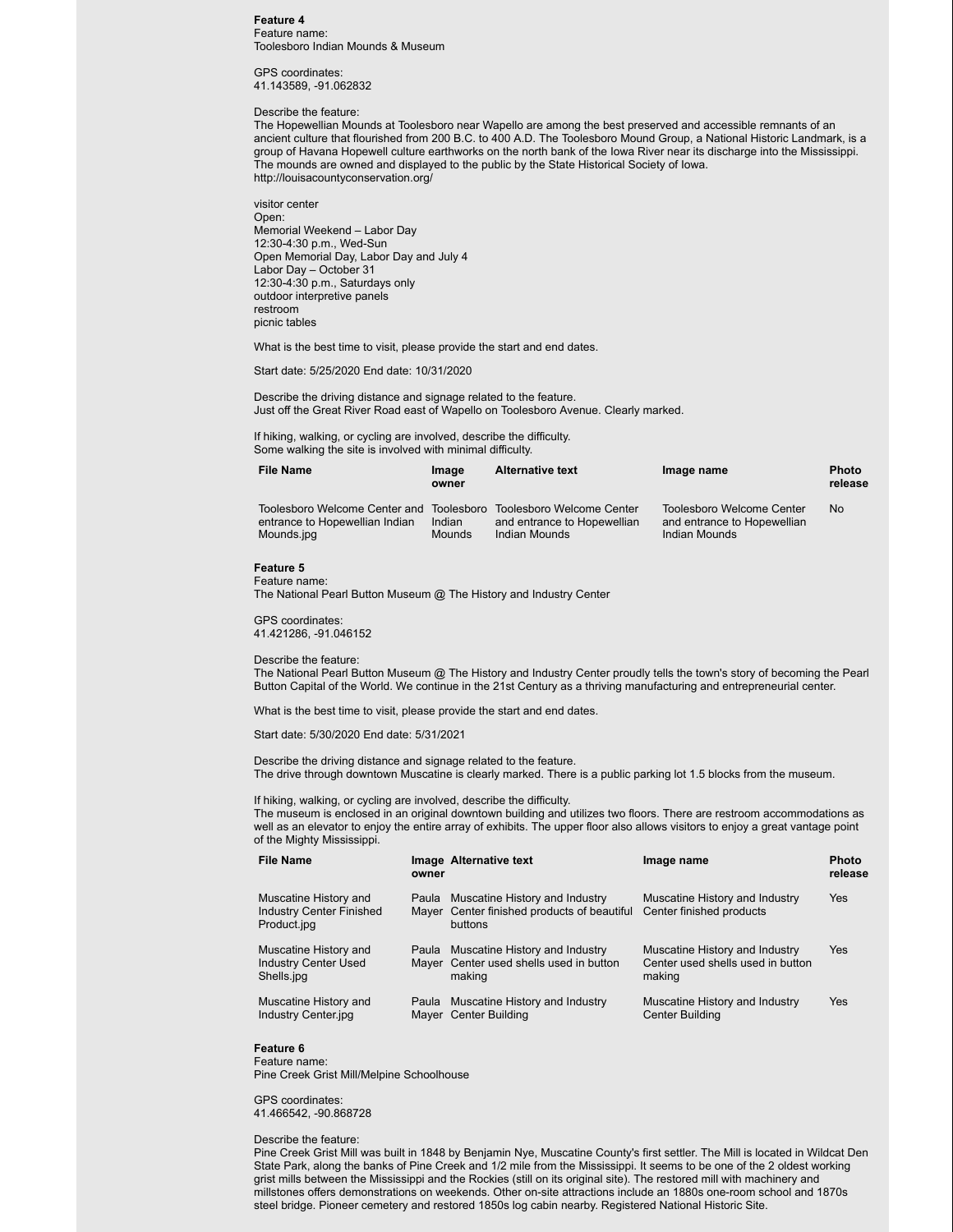The Friends of the Mill have restored much of the machinery in the old mill and the mill is a great interpretive site. To make the most of this historical site Friends of the Mill have developed an extensive interpretive program consisting of three main aspects:

- Host visitors during the warm season.
- Organize and host a school interpretation program.
- Organize special events to showcase the mill.

Also open weekend afternoons in May and September (Check Facebook page for possible altered hours regarding COVID-19 https://www.facebook.com/Pine-Creek-Grist-Mill-181915185162487/). Most parts accessible to Persons with Disabilities. Pets Allowed.

What is the best time to visit, please provide the start and end dates.

Start date: 5/30/2020 End date: 5/31/2021

Describe the driving distance and signage related to the feature. 1/2 mile off Great River Road/Hwy22. Signed in accordance to Iowa DOT site guidelines.

If hiking, walking, or cycling are involved, describe the difficulty. Some trails may be difficult due to incline. Biking on the road surfaces permitted.

| File Name                                                                                       |                                         | Image owner Alternative text                                                                             | Image name                                                                | <b>Photo</b><br>release |
|-------------------------------------------------------------------------------------------------|-----------------------------------------|----------------------------------------------------------------------------------------------------------|---------------------------------------------------------------------------|-------------------------|
| Original Log Cabin from<br>the 1800s.JPG                                                        | Friends of<br>Hanifan                   | Original Log Cabin from the 1800s at<br>the Mill   Tom Wildcat Den State Park                            | Original Log Cabin from<br>the 1800s at Wildcat Den<br><b>State Park</b>  | Yes                     |
| Pine Creek Grist Mill one<br>of two working mills from<br>the 1800s.JPG                         | Friends of<br>the Mill   Tom<br>Hanifan | Pine Creek Grist Mill one of two working<br>mills between the Mississippi and the<br>Rockies circa 1800s | Pine Creek Grist Mill one Yes<br>of two working mills from<br>the $1800s$ |                         |
| Swimmers enjoying<br>Summer Fun at Pine Creek the Mill   Tom Creek Grist Mill<br>Grist Mill.JPG | Friends of<br>Hanifan                   | Swimmers enjoying Summer Fun at Pine                                                                     | Swimmers enjoying<br>Summer Fun at Pine<br><b>Creek Grist Mill</b>        | Yes                     |

#### **Feature 7** Feature name:

Nahant Marsh Education Center

GPS coordinates: 41.490297, -90.635124

Describe the feature:

Nahant Marsh is a 305-acre nature preserve nestled in southwest Davenport. The largest urban wetland on the upper Mississippi River, it is part of a 513 acre wetland complex that is home to 410 plant species, 151 bird species, 34 mammal species, 9 reptiles and amphibians, and numerous fish and invertebrate species.

Hiking trails and boardwalks; a bird blind, dock, and raised platforms for wildlife viewing and photography; two picnic shelters; and an education center that offers various programs, animals, and interpretation of the site.

What is the best time to visit, please provide the start and end dates.

Start date: 5/30/2020 End date: 5/31/2021

## Describe the driving distance and signage related to the feature.

Signed well off Highway 22 and about a 3 mile drive toward the Mississippi from Highway 22.

If hiking, walking, or cycling are involved, describe the difficulty.

Walking, hiking involved at various times throughout the year depending upon programs. Building is ADA accessible. Some trails are accessible for most.

| <b>File Name</b>                                                | owner  | Image Alternative text                                                                       | Image name                                                              | <b>Photo</b><br>release |
|-----------------------------------------------------------------|--------|----------------------------------------------------------------------------------------------|-------------------------------------------------------------------------|-------------------------|
| Nahant Marsh offers hands<br>on experience with<br>reptiles.jpg | Paula. | Nahant Marsh offers hands on<br>Mayer experience and programs for all<br>ages                | Nahant Marsh offers hands on<br>experience and programs for all<br>ages | <b>Yes</b>              |
| Panoramic View of Nahant<br>Marsh.jpg                           | Mayer  | Paula Panoramic View of Nahant Marsh                                                         | Panoramic View of Nahant Marsh                                          | <b>Yes</b>              |
| The beauty of Nahant Marsh<br>off the site pier .jpg            | Paula  | The beauty of Nahant Marsh off the The beauty of Nahant Marsh off the Yes<br>Mayer site pier | site pier                                                               |                         |

#### **Feature 8**

Feature name: Putnam Museum and History Center

GPS coordinates: 41.751062, -90.326546

#### Describe the feature:

Enjoy the Black Earth/Big River nature experience, the award-winning River, Prairie & People History Hall, treasures of the Asian/Egyptian Gallery, unique shopping and an IMAX theater - all in one museum. Exhibits, ADA accessible, movies, educational programs.

What is the best time to visit, please provide the start and end dates.

Start date: 5/30/2020 End date: 5/31/2021

Describe the driving distance and signage related to the feature. Clearly signed off Interstate 80 and Davenport streets.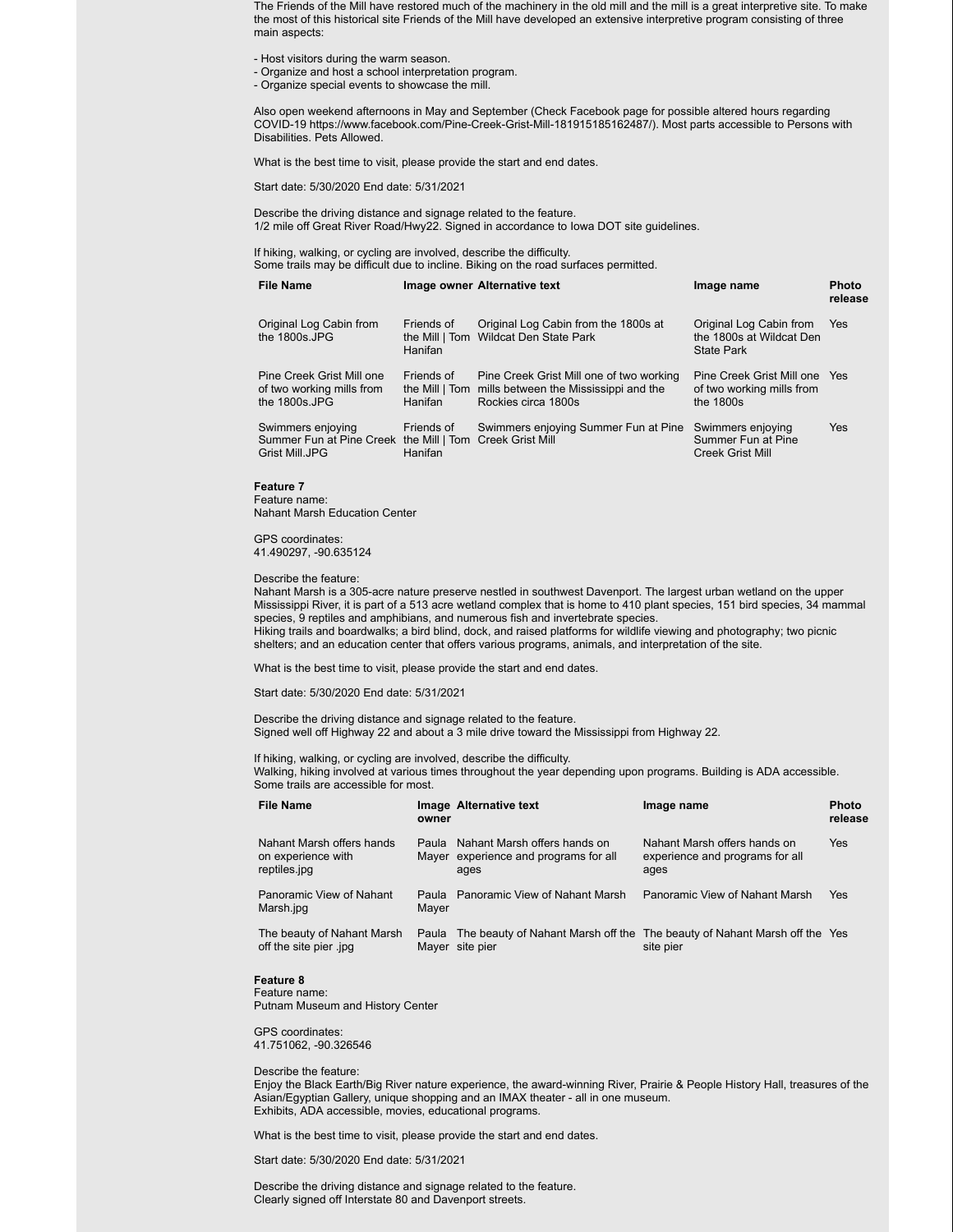If hiking, walking, or cycling are involved, describe the difficulty. ADA accessible.

| <b>File Name</b>                              | owner | Image Alternative text                                                                                                 | Image name                                                                                                       | <b>Photo</b><br>release |
|-----------------------------------------------|-------|------------------------------------------------------------------------------------------------------------------------|------------------------------------------------------------------------------------------------------------------|-------------------------|
| Putnam<br>Museum and<br>Science<br>Center.jpg | Paula | Exterior of the Putnam Museum and<br>Mayer Science Center featuring history and<br>natural science, and science center | Exterior of the Putnam Museum and<br>Science Center featuring history and<br>natural science, and science center | Yes                     |

## **Feature 9**

Feature name: Buffalo Bill Regional History Museum & River Pilots Pier

GPS coordinates: 41.715732, -90.452746

Describe the feature:

The Buffalo Bill Museum in Le Claire collects, preserves, interprets and exhibits artifacts depicting the heritage of the region, particularly life along the Mississippi River and its early pioneers, including Buffalo Bill (William F. Cody). Buffalo Bill Cody was born in LeClaire, Iowa. He became a pony express rider and a civil war hero before starring in his own Wild West Show!

Other Features: The Lone Star, a wooden hull steam powered paddle wheel; Native American artifacts; 1990's ladies' fashion; Riverboat Pilot exhibit; and many more fascinating displays.

What is the best time to visit, please provide the start and end dates.

Start date: 5/30/2020 End date: 5/31/2021

Describe the driving distance and signage related to the feature. Just a block from downtown LeClaire, Iowa with plenty of signage to capture visitors' attention.

If hiking, walking, or cycling are involved, describe the difficulty.

Buffalo Bill Museum is one level and ADA accessible. The Riverboat can be viewed from a window but there is climbing and stairs as this is an actual boat.

| <b>File Name</b>                                                     | Image<br>owner | <b>Alternative text</b>                                                                                                                             | Image name                                                                               | <b>Photo</b><br>release |
|----------------------------------------------------------------------|----------------|-----------------------------------------------------------------------------------------------------------------------------------------------------|------------------------------------------------------------------------------------------|-------------------------|
| Buffalo Bill Museum<br>entrance featuring<br>paddle wheel.jpg        | Robert         | Buffalo Bill Regional History Museum entrance<br>Schiffke featuring paddle wheel                                                                    | <b>Buffalo Bill Regional</b><br><b>History Museum entrance</b><br>featuring paddle wheel | Yes                     |
| <b>Buffalo Bill Regional</b><br><b>History Museum</b><br>$(2)$ . jpg | Robert         | Buffalo Bill Regional History Museum offers wild<br>Schiffke west history, period attire, artifacts, The Lone Star<br>boat, and school room replica | <b>Buffalo Bill Regional</b><br><b>History Museum</b>                                    | Yes                     |
| The Lone Star Stern<br>Wheeler.jpg                                   | Robert         | The Lone Star Stern Wheeler is the only surviving<br>Schiffke example in the United States of a wooden-hulled<br>boat built in the 1800s            | The Lone Star Stern<br>Wheeler                                                           | Yes                     |

#### **Feature 10**

Feature name: Mississippi River Eco Tourism Center

GPS coordinates: 41.751030, -90.326181

Describe the feature:

Located in Rock Creek Marina & Campground near Camanche, the center features educational displays and an 8,000 gallon aquarium with Mississippi River fish. The park provides river access, boat ramps, campsites, cabins, picnicking, fishing, a marina and naturalist-guided Blue Heron Eco-Cruises.

What is the best time to visit, please provide the start and end dates.

Start date: 5/30/2020 End date: 5/31/2021

Describe the driving distance and signage related to the feature. This is about a quarter mile off Highway 67 and signed well. Plenty of parking near the facility.

If hiking, walking, or cycling are involved, describe the difficulty.

Some walking involved to access kayaking or canoeing or outdoor features. Inside is accessible to all.

| <b>File Name</b>                                                                                          | owner | Image Alternative text                                                                                     | Image name                                                                                           | <b>Photo</b><br>release |
|-----------------------------------------------------------------------------------------------------------|-------|------------------------------------------------------------------------------------------------------------|------------------------------------------------------------------------------------------------------|-------------------------|
| Mississippi River Eco Tourism<br>Center entrance to river<br>wonders.jpg                                  | Paula | Mississippi River Eco Tourism<br>Mayer Center entrance to river wonders Center entrance to river wonders   | Mississippi River Eco Tourism                                                                        | Yes                     |
| Mississippi River Eco Tourism<br>Center offers video and hands on<br>experience of life on the river ipg. | Paula | Mississippi River Eco Tourism<br>Mayer Center offers video and hands<br>on experience of life on the river | Mississippi River Eco Tourism<br>Center offers video and hands on<br>experience of life on the river | Yes                     |
| River view from the Mississippi<br>River Eco Tourism Center.jpg                                           |       | Paula River view from the Mississippi<br>Mayer River Eco Tourism Center                                    | River view from the Mississippi<br>River Eco Tourism Center                                          | <b>Yes</b>              |

**Feature 11** Feature name: Sawmill Museum

GPS coordinates: 41.870235, -90.174587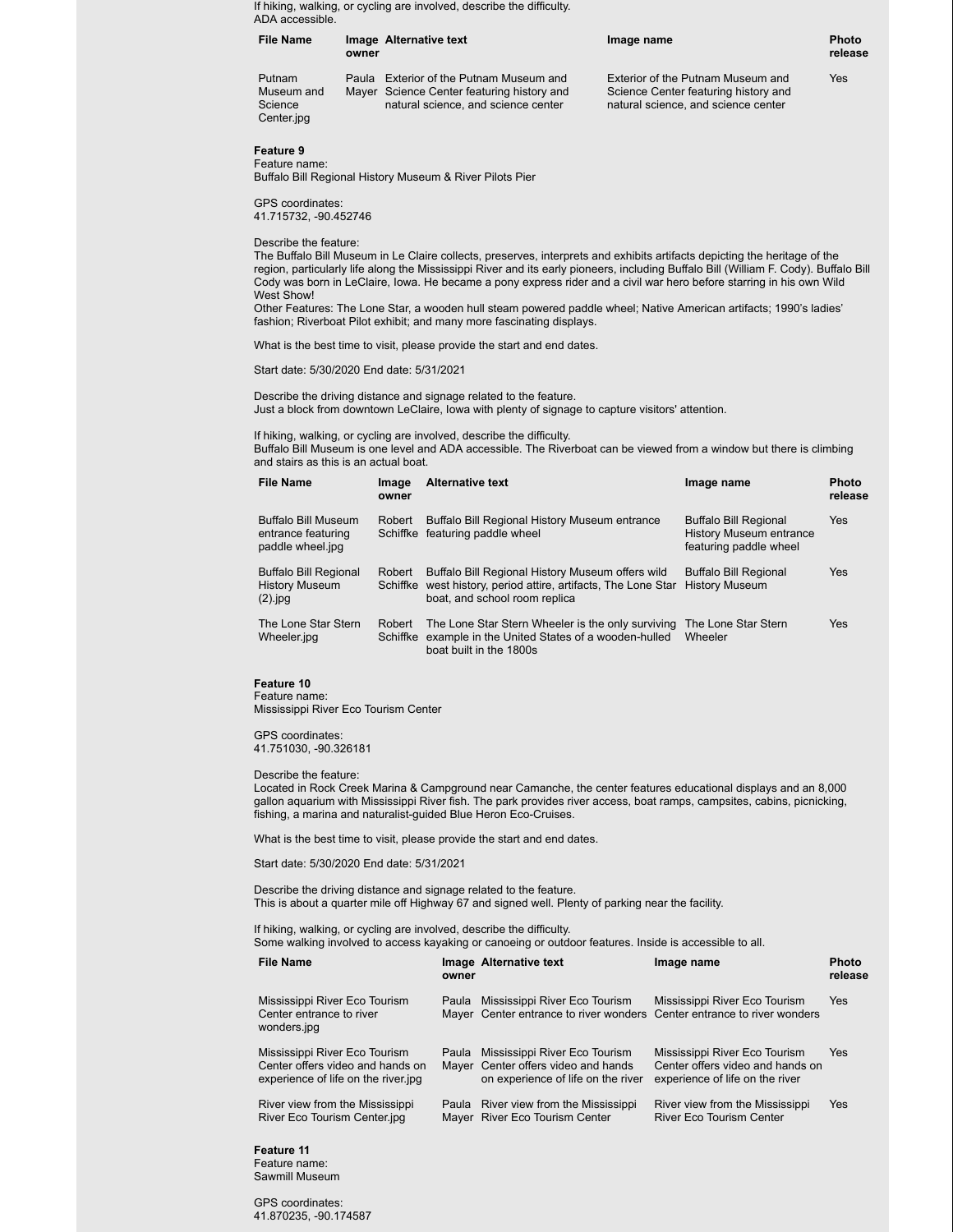#### Describe the feature:

Experience the American lumber saga when Clinton was lumber king. Features an interactive children's area, exhibits on Clinton's lumber, river and transportation history, a working sawmill, weekly programming and riverfront property with access to picnic areas and bike trails.

Floating Log Raft Simulator, Area Legacy Blueprints, vintage sawmill wood shop equipment, animatronic Lumber Barons.

What is the best time to visit, please provide the start and end dates.

Start date: 5/30/2020 End date: 5/31/2021

Describe the driving distance and signage related to the feature. Just seconds from Highway 61 in the Lyons District of Clinton. Signed on Highway 61 and 136. Visitors are greeted by a giant lumberjack outside the building with plenty of parking.

If hiking, walking, or cycling are involved, describe the difficulty.

Museum is on one level and ADA accessible. Restrooms and gift shop available upon entry.

| <b>File Name</b>                              | Image<br>owner    | <b>Alternative text</b>                                                                                  | Image name Photo                        | release    |
|-----------------------------------------------|-------------------|----------------------------------------------------------------------------------------------------------|-----------------------------------------|------------|
| Sawmill Museum Historic Artifacts and Art.jpg | Sawmill<br>Museum | Sawmill Museum history and art                                                                           | Sawmill<br>Museum<br>History and<br>Art | <b>Yes</b> |
| Sawmill Museum Log Cabin experience.jpg       | Sawmill           | Sawmill Museum offers interactive<br>Museum log cabins that mimic those used<br>during the logging days. | Sawmill<br>Museum<br>Log Cabins         | <b>Yes</b> |
| Sawmill Museum Water Feature.jpg              | Sawmill           | Sawmill Museum's interactive water<br>Museum feature showcasing how logs<br>traveled down river.         | Sawmill<br>Museum<br>Water<br>Feature   | Yes        |

#### **Feature 12**

Feature name: Mines of Spain & E.B. Lyons Interpretive Center

GPS coordinates: 42.459618, -90.663998

#### Describe the feature:

The Mesquakie Indians were some of the earliest inhabitants of this 1,470 acre park south of Dubuque. French-Canadian fur trader Julien Dubuque mined and traded lead here from 1788 to 1810. The 1,470 acres features a Visitors Center, walking trails and scenic vistas of the Mississippi River.

Hiking, cross country skiing, snowshoeing, canoeing, watchable wildlife area, picnic, and bird viewing.

What is the best time to visit, please provide the start and end dates.

#### Start date: 5/30/2020 End date: 5/31/2021

Describe the driving distance and signage related to the feature. Accessible from Hwy52 south of Dubuque or Hwy151/61N. Signed well from all directions.

If hiking, walking, or cycling are involved, describe the difficulty. Cycling is allowed along the paved road throughout the park. 21 miles of trails throughout with many steep inclines, original limestone steps and some metal stairs and railing. Canoe and kayak launch available.

| <b>File Name</b>                                                           | owner | Image Alternative text                                                                                         | Image name                                                            | <b>Photo</b><br>release |
|----------------------------------------------------------------------------|-------|----------------------------------------------------------------------------------------------------------------|-----------------------------------------------------------------------|-------------------------|
| Beautiful view of Catfish<br>Creek just east of launch<br>dock.jpg         | Paula | Beautiful view of Catfish Creek just east of Beautiful view of Catfish<br>Mayer launch dock                    | Creek just east of launch<br>dock                                     | <b>Yes</b>              |
| Hiking trail incline one half<br>mile from Julien Dubuque<br>Monument .jpg | Paula | Hiking trail incline one half mile from<br>Mayer Julien Dubuque Monument                                       | Hiking trail incline one half<br>mile from Julien Dubuque<br>Monument | <b>Yes</b>              |
| Julien Dubugue<br>Monument.jpg                                             | Paula | The Julien Dubuque Monument<br>Mayer overlooking the banks of the Mississippi<br><b>River at Catfish Creek</b> | Julien Dubuque Monument                                               | <b>Yes</b>              |

#### **Feature 13**

Feature name:

National Mississippi River Museum and Aquarium & National Rivers Hall of Fame

GPS coordinates: 42.497188, -90.660874

#### Describe the feature:

Dubuque is home to large freshwater aquariums, live animal exhibits, hands-on historical exhibits, a working boatyard, wetland, National Rivers Hall of Fame, and the 1880's dredge boat the William M. Black Boat delights everyone from toddlers to grandparents. Hands on exhibits that teach how rivers work for us and how we can preserve them for the future. The museum is designated in association with the Smithsonian Institution and offers traveling exhibits as well as those established.

What is the best time to visit, please provide the start and end dates.

Start date: 5/30/2020 End date: 5/31/2021

Describe the driving distance and signage related to the feature. As you enter Dubuque from any direction, there is clear signage to this downtown feature just minutes from the route.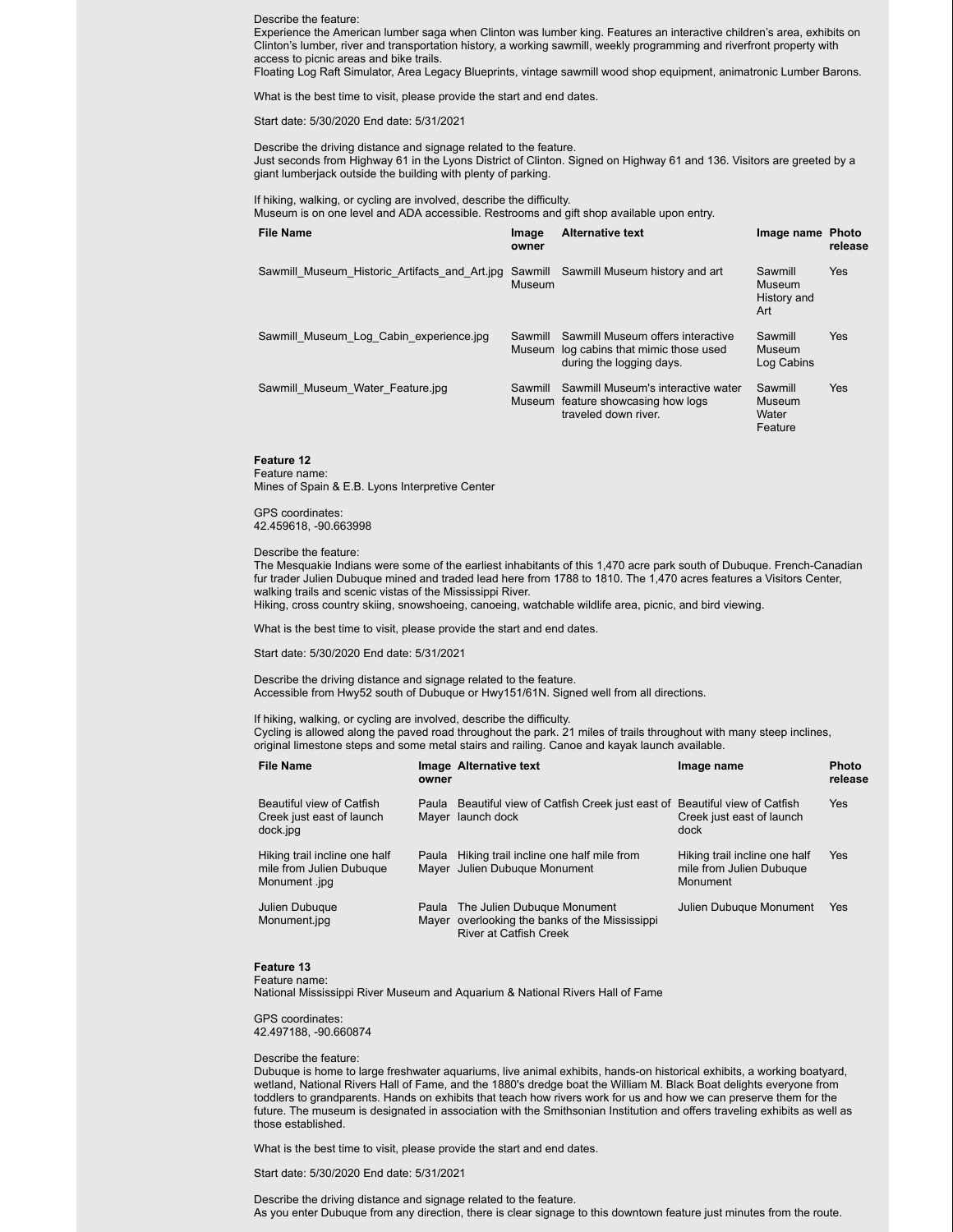Plenty of parking and facilities are completely ADA accessible.

If hiking, walking, or cycling are involved, describe the difficulty.

The Museum & Aquarium makes every effort to remove barriers to accessibility in alignment with Americans with Disabilities Act (ADA) regulations. Our campus provides accessible parking, entrances, access to goods and services, accessible restrooms, baby changing facilities, family restrooms, assisted listening devices in the 3D/4D theater, a limited quantity of "free to borrow" wheel chairs, and elevators. Wheelchairs are complimentary and can be checked out at the box office on a first come, first serve basis.

| <b>File Name</b>                                                                                            | owner | Image Alternative text                                                                                              | Image name                                                                                              | <b>Photo</b><br>release |
|-------------------------------------------------------------------------------------------------------------|-------|---------------------------------------------------------------------------------------------------------------------|---------------------------------------------------------------------------------------------------------|-------------------------|
| From beginning to end is<br>explained about the history and<br>significance of the Mississippi<br>River.jpg |       | Paula From beginning to end is<br>Mayer explained about the history and<br>significance of the Mississippi<br>River | From beginning to end is<br>explained about the history and<br>significance of the Mississippi<br>River | <b>Yes</b>              |
| Life from Rivers exhibit at the<br>National Mississippi River Museum<br>& Aguarium .jpg                     | Paula | Life from Rivers exhibit at the<br>Mayer National Mississippi River<br>Museum & Aquarium                            | Life from Rivers exhibit at the<br>National Mississippi River<br>Museum & Aquarium                      | <b>Yes</b>              |
| Mississippi River indigenous<br>fish.jpg                                                                    | Paula | Mayer and wildlife for all visitors to view                                                                         | Mississippi River indigenous fish Mississippi River indigenous fish Yes                                 |                         |

#### **Feature 14**

Feature name: Guttenberg Fish Hatchery & Aquarium

GPS coordinates: 42.783117, -91.094891

#### Describe the feature:

The Guttenberg Fish Hatchery, is located in downtown Guttenberg, near Lock and Dam 10. Visitors can view a wide variety of fish and aquatic wildlife. The aquarium is on the National Register of Historic Places and is open May through October. Walking path, bird watching,fish hatchery.

What is the best time to visit, please provide the start and end dates.

Start date: 5/30/2020 End date: 10/31/2020

Describe the driving distance and signage related to the feature. The interpretive center is located just .5 miles from the Great River Road and signed effectively from north and south.

If hiking, walking, or cycling are involved, describe the difficulty. Most areas accessible for people with disabilities.

| <b>File Name</b>                                     | Image<br>owner                        | Alternative text Image name                                      |                                                               | <b>Photo</b><br>release |
|------------------------------------------------------|---------------------------------------|------------------------------------------------------------------|---------------------------------------------------------------|-------------------------|
| Guttenberg Fish Hatchery View of Lock and Dam 10.JPG | Guttenberg<br><b>Fish</b><br>Hatchery | Guttenberg Fish<br><b>Hatchery View</b><br>of Lock and<br>Dam 10 | Guttenberg Fish Yes<br>Hatchery View of<br>Lock and Dam<br>10 |                         |
| The Guttenberg Fish Hatchery The LandingJPG          | Guttenberg<br>Fish<br>Hatchery        | The Guttenberg<br><b>Fish Hatchery</b><br>The Landing            | The Guttenberg<br><b>Fish Hatchery</b><br>The Landing         | Yes                     |
| The Guttenberg Fish Hatchery The Landing 2 JPG       | Guttenberg<br><b>Fish</b><br>Hatchery | The Guttenberg<br><b>Fish Hatchery</b><br>The Landing            | The Guttenberg<br><b>Fish Hatchery</b><br>The Landing         | Yes                     |

#### **Feature 15** Feature name:

Effigy Mounds National Monument

GPS coordinates: 43.088994, -91.185011

#### Describe the feature:

The Mesquakie Indian Tribe originally mined lead from an area on the Mississippi River and taught Julien Dubuque how to work the mines when he settled the area in the 1780s. Dubuque secured the land during the period when the Spanish controlled the Louisiana Purchase, and called the area the Mines of Spain.

Today, the area is listed on the National Register of Historic Places, is a National Landmark, is designated as a Watchable Wildlife Area, is a National Wildlife Federation Nature Area, and contains a 600- acre nature preserve. As a State Park, the area offers a variety of recreation opportunities, including, hunting, an extensive trail system, bird and animal watching, and a nature center. The area is made up of a variety of natural geologic formations and is a refuge for unique plant communities and rare wildlife.

Prehistoric mounds are common from the plains of the Midwest to the Atlantic seaboard, but only in this area were they constructed in an effigy outline of mammals, birds, or reptiles. The Monument contains 1,481 acres with 200 mounds, of which 29 are effigies; the others are conical, linear and compound. Eastern Woodland Indian culture built these mounds from about 500 BC to 1300 AD. Natural features in the monument include forests, tallgrass prairies, wetlands and rivers.

What is the best time to visit, please provide the start and end dates.

Start date: 5/30/2020 End date: 5/31/2021

Describe the driving distance and signage related to the feature. Driving | Effigy Mounds National Monument is located on the Great River Road between Harpers Ferry, Iowa, and Marquette, Iowa.

From Marquette, Iowa, drive north 3 miles on highway 76.

From Harpers Ferry, Iowa, drive 7 miles south on highway X52 then turn left and travel 3 miles on highway 76. From Waukon, Iowa, drive 22 miles southeast on highway 76.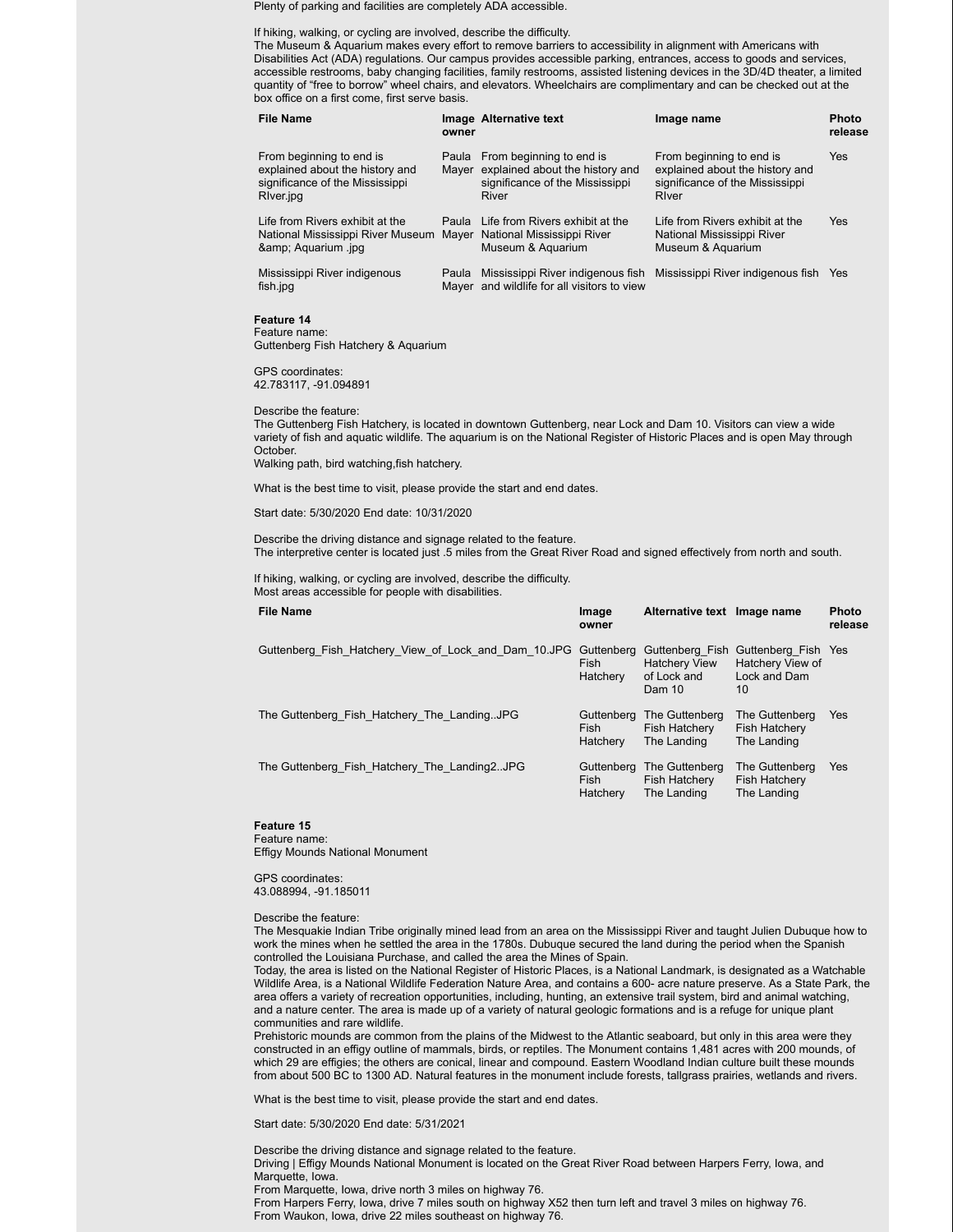Bicycling | Effigy Mounds National Monument is located on the Mississippi River Trail Bikeway. The park is located just 3 miles north on the trail from Marquette, Iowa, and 10 miles south of Harpers Ferry, Iowa. All trails within the park are hiking only.

Airports | La Crosse Municipal Airport, La Crosse, Wisconsin Effigy Mounds is 65 miles south of La Crosse. Follow State Highway 35 south to Prairie du Chien. Take U.S. Highway 18 west to Marquette, Iowa. Go 3-miles north of Marquette, Iowa on State Highway 76 (The Great River Road).

Dane County Regional Airport, Madison, Wisconsin Effigy Mounds is 100 miles west of Madison. Take U.S. highway 18 to Marquette, Iowa. Travel 3-miles north of Marquette, Iowa on state highway 76 (The Great River Road)

Dubuque Regional Airport, Dubuque, Iowa Effigy Mounds is 65 miles north of Dubuque. Take U.S. Highway 52 and then east on U.S. Highway 18 to Marquette, Iowa. Travel 3-miles north of Marquette, Iowa on State Highway 76 (The Great River Road).

Eastern Iowa Airport, Cedar Rapids, Iowa Effigy Mounds is 92 miles northeast of Cedar Rapids. Follow State Highway 13 north;then north on U. S. Highway 52 for a short distance. Turn east on U.S. Highway 18 at Marquette, Iowa. Travel 3 miles north on State Highway 76 (The Great River Road).

#### Train Stations

The nearest train station is an Amtrak station in La Crosse, WI. Effigy Mounds is 65 miles south of La Crosse. Follow State Highway 35 south to Prairie du Chien. Take U.S. Highway 18 west to Marquette, Iowa. Go 3-miles north of Marquette, Iowa on State Highway 76 (The Great River Road).

Bus Stops | The nearest bus stations are Greyhound and Jefferson Lines in La Crosse, WI. Effigy Mounds is 65 miles south of La Crosse. Follow State Highway 35 south to Prairie du Chien. Take U.S. Highway 18 west to Marquette, Iowa. Go 3-miles north of Marquette, Iowa on State Highway 76 (The Great River Road).

If hiking, walking, or cycling are involved, describe the difficulty. Accessible to Persons with Disabilities

| <b>File Name</b>                                                                     | Image<br>owner                          | <b>Alternative text</b>                                                                | Image name                                                                             | <b>Photo</b><br>release |
|--------------------------------------------------------------------------------------|-----------------------------------------|----------------------------------------------------------------------------------------|----------------------------------------------------------------------------------------|-------------------------|
| <b>Effigy Mounds National</b><br>Monument Fire Point2 NPS photo<br>by Eaton Coté ipg | <b>NPS</b><br>photo by<br>Eaton<br>Coté | Mississippi River view from<br><b>Effigy Mounds National</b><br>Monument at Fire Point | Mississippi River view from<br><b>Effigy Mounds National</b><br>Monument at Fire Point | Yes                     |
| Effigy-Mounds-June.JPG                                                               | Effigy<br>Mounds                        | View of the Mighty Mississippi<br>through June foliage                                 | Effigy Mounds in June                                                                  | Yes                     |
| Effigy-Mounds-June1.JPG                                                              | Effigy<br><b>Mounds</b>                 | Tangled tree along the trail at<br>Effigy Mounds makes for<br>interesting views        | Effigy Mounds Trail in June                                                            | Yes                     |

#### **Feature 16** Feature name:

Driftless Area Education & Visitors Center

GPS coordinates: 43.347068, -91.203113

#### Describe the feature:

Towering glaciers passed around this very spot—scraping and scouring all but this land, a breathtaking region known as the Driftless Area. The new center is nestled beneath limestone bluffs with spectacular scenic river views and with interpretative exhibits to tell the local stories of cultural, recreational, natural, and historical interest. Features: ADA accessible fishing access, animals, bird watching, picnic tables, free of charge, two viewing decks of the Mississippi River, and more.

What is the best time to visit, please provide the start and end dates.

Start date: 5/30/2020 End date: 5/31/2021

Describe the driving distance and signage related to the feature. This is attraction for Lansing that is conveniently located just 3/4 mile south of Main Street, right on the scenic River Road. Signed consistently according to Iowa byways and features signs.

From the nearest airport LaCrosse Regional Airport, 2850 Airport Dr, La Crosse, WI 54603: Get on I-90 W in French Island from Airport Dr and Fanta Reed Rd, 6 min (2.1 mi); Take MN-26 S and IA-26 S/Great River Rd to Columbus Rd in Lansing, 47 min (41.1 mi); Turn right onto Columbus Rd

By bicycle: The MRT (Mississippi River Trail) is right on the route with plenty of signage so visitors can't miss this site.

Walking to Effigy Mounds from Lansing is about a 30 minute hike with awesome views on the way.

If hiking, walking, or cycling are involved, describe the difficulty. Building and programs accessible for people with disabilities. Some trails limited accessibility.

| <b>File Name</b>                                                 | Image owner                             | <b>Alternative text</b>                                 | Image name                                           | <b>Photo</b><br>release |
|------------------------------------------------------------------|-----------------------------------------|---------------------------------------------------------|------------------------------------------------------|-------------------------|
| Driftless Education Center on the<br>trail after a hard rain.JPG | <b>Driftless</b><br>Education<br>Center | On the trail after a hard rain.                         | <b>Driftless Education</b><br>Center creek in action | No                      |
| Driftless Education Centers JPG                                  | <b>Driftless</b><br>Education<br>Center | Driftless Education Center  <br><b>Allamakee County</b> | <b>Driftless Education</b><br>Center                 | Yes                     |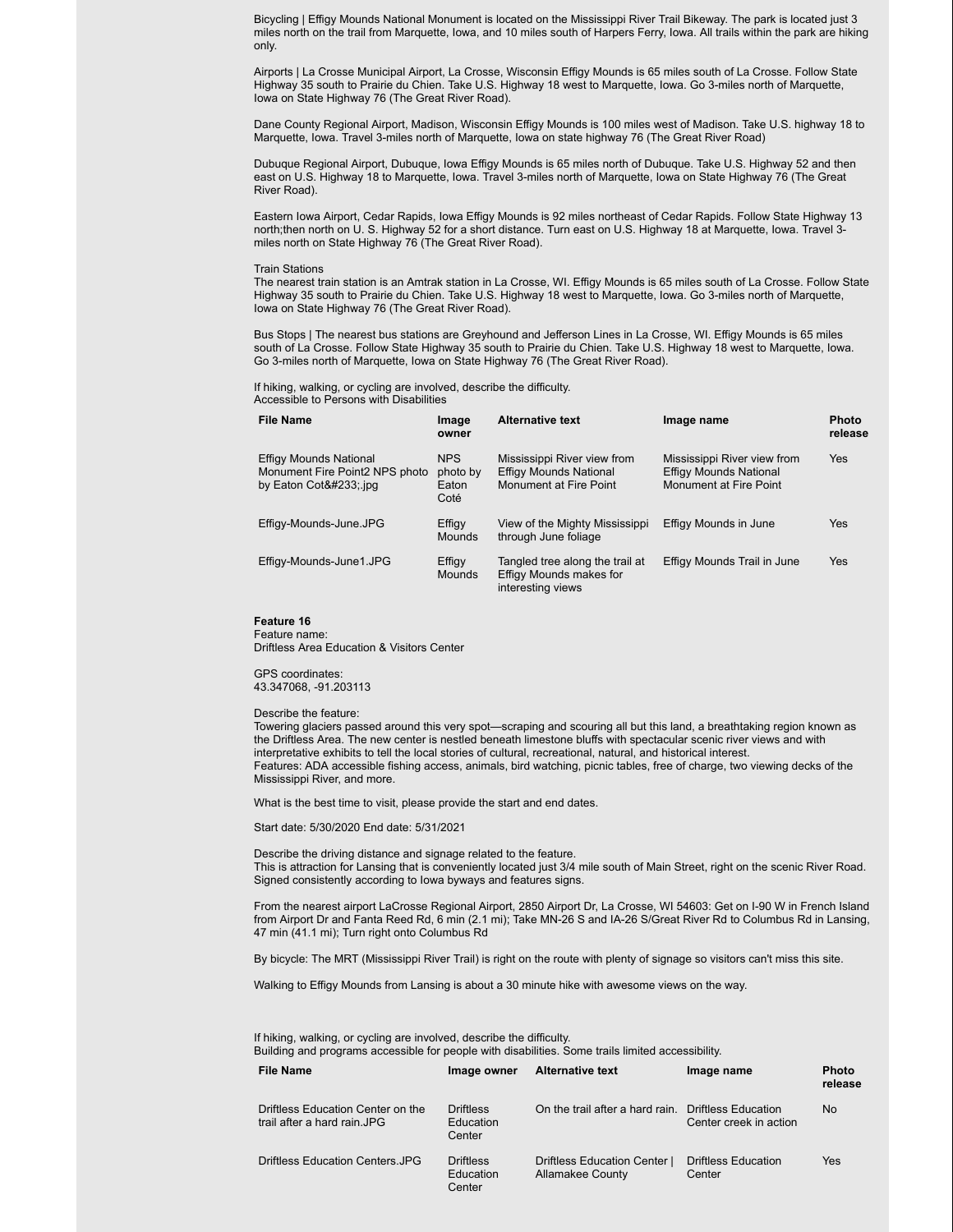|                            | <b>File Name</b>                                                                                                                                                                                                                                                                                                                                                                                                                                                                                                                                                                                                                                                                       | Image owner | <b>Alternative text</b>     | Image name                     | Photo<br>release |
|----------------------------|----------------------------------------------------------------------------------------------------------------------------------------------------------------------------------------------------------------------------------------------------------------------------------------------------------------------------------------------------------------------------------------------------------------------------------------------------------------------------------------------------------------------------------------------------------------------------------------------------------------------------------------------------------------------------------------|-------------|-----------------------------|--------------------------------|------------------|
|                            | Kayaking_On_The_Mississippi.jpg                                                                                                                                                                                                                                                                                                                                                                                                                                                                                                                                                                                                                                                        | Travel lowa | Kayaking on the Mississippi | Kayaking on the<br>Mississippi | Yes              |
| <b>Telling Your Story:</b> | An important part of supporting the America's Byways brand is providing travelers with information about the Intrinsic<br>Qualities that form the essence of your byway.                                                                                                                                                                                                                                                                                                                                                                                                                                                                                                               |             |                             |                                |                  |
|                            | 5-9: Describe the materials you use to tell your byway story and interpret its Intrinsic Qualities, (e.g., maps, brochures,<br>DVDs, etc.) (Limit 150 words.)<br>Materials used include a great features "passport" that visitors can use to write notes and see where they've been and<br>want to visit again. Various sized maps are available, brochures, interactive banners at the feature sites offering<br>information to visitors with a click of a QRCode. These items are available at feature sites, tourist spots, visitor centers,<br>Chambers of Commerce and other history, cultural, and tourist minded businesses and locations.                                      |             |                             |                                |                  |
|                            | 5-10: Provide the website(s) and/or social media sites where travelers and media can find information specific to your<br>byway (other than byways.org). Separate URLs with a semi-colon.<br>https://www.facebook.com/lowaGreatRiverRoad/;<br>https://www.traveliowa.com/trails/great-river-road-national-scenic-byway/34/;<br>https://experiencemississippiriver.com/states/iowa/;<br>https://experiencemississippiriver.com/app/;<br>https://www.fhwa.dot.gov/byways/byways/2279/maps/lowa_Section;<br>www.iowagreatriverroad.com;<br>https://www.traveliowa.com/getinspired/iowa-s-great-river-road/23/#attractions;<br>http://www.visitiowa.org/business/the-great-river-road.html |             |                             |                                |                  |
| <b>Section 6</b>           |                                                                                                                                                                                                                                                                                                                                                                                                                                                                                                                                                                                                                                                                                        |             |                             |                                |                  |
| <b>Community Support:</b>  | Community support and the openness of the planning process are considered important components in both the<br>designation and determination of the sustainability of a byway.                                                                                                                                                                                                                                                                                                                                                                                                                                                                                                          |             |                             |                                |                  |
|                            | 6-1: Provide a list of key participants/organizations in the planning and development of the Corridor Management Plan<br>(CMP), and describe critical coordination efforts with these organizations. (Limit 150 words.)<br>Technical Advisors include: Iowa Department of Transportation, Travel Iowa - Iowa Economic Development Authority,<br>Department of Natural Resources, US Army Corps of Engineers, Retired and former Iowa Mississippi River Parkway<br>Commissioners who served during the preparation of the 2015 Corridor Management Plan.                                                                                                                                |             |                             |                                |                  |
|                            | 6-2: Identify any significant objections to the CMP and describe actions taken to resolve them. (Limit 150 words.)<br>N/A                                                                                                                                                                                                                                                                                                                                                                                                                                                                                                                                                              |             |                             |                                |                  |
|                            | 6-3: Describe how you have addressed the control of outdoor advertising with your stakeholders. (Limit 150 words.)<br>The Iowa Mississippi Parkway Commission working with the Iowa DOT regulate the erection of new outdoor advertising<br>signs in accordance with federal, state and local laws, policies and ordinances.                                                                                                                                                                                                                                                                                                                                                           |             |                             |                                |                  |
|                            | 6-4: Describe how this byway nomination was developed and who was involved, including critical coordination efforts with<br>key industries and organizations along the corridor and any significant objections to the nomination of the road. (Limit 200<br>words.)                                                                                                                                                                                                                                                                                                                                                                                                                    |             |                             |                                |                  |
|                            | The Iowa Mississippi Parkway Commission unanimously agreed to pursue AAR designation to enhance existing byway<br>designation and increase visibility to potential visitors thus increasing traffic along the route. Cities along the route, state<br>and federal legislators, and independent people are all on board with enhancing the route designation as all understand<br>the importance of the route to the communities involved. The Commission has not met with objections to the nomination.                                                                                                                                                                                |             |                             |                                |                  |
|                            | 6-5: Document that you have received support from road management authorities responsible for each segment of the<br>road and Federal land management agency(s) through whose lands the byway runs. (Limit 150 words.)<br>All city and county jurisdictions had to provide a signed resolution agreeing to maintain the new Great River Road signage<br>that was erected recently.                                                                                                                                                                                                                                                                                                     |             |                             |                                |                  |
|                            | 6-6: List actions the byway leader or organization will take to assure ongoing community involvement and citizen<br>participation. (Limit 150 words.)<br>lowa Mississippi Parkway Commission meetings are held quarterly in different communities along the route. Local entities                                                                                                                                                                                                                                                                                                                                                                                                      |             |                             |                                |                  |
|                            | are invited to participate and discuss their local interpretive centers, festivals, and other related sujects.<br><b>Supporting Documentation:</b> You must include an electronic PDF copy of the Corridor Management Plan and a single PDF document combining any<br>letters documenting support. Applicants are limited to providing these two forms of supporting documentation along with<br>the Route Map (and optional GIS file) and the photos referenced within the body of the nomination application. Additional<br>documentation/attachments will not be considered.                                                                                                        |             |                             |                                |                  |
|                            | 6-7: Corridor Management Plan – Your application must be supported by a Corridor Management Plan that addresses<br>the required points of corridor management planning detailed in the Interim Policy.                                                                                                                                                                                                                                                                                                                                                                                                                                                                                 |             |                             |                                |                  |
|                            | 6-7IAGRR_Corridor_Management_PlanComplete.pdf                                                                                                                                                                                                                                                                                                                                                                                                                                                                                                                                                                                                                                          |             |                             |                                |                  |
|                            | Before uploading, rename the file to begin with 6-7. For example, rename your file RiverBend.pdf to 6-7RiverBend.pdf.                                                                                                                                                                                                                                                                                                                                                                                                                                                                                                                                                                  |             |                             |                                |                  |
|                            | 6-8: Letters Documenting Support – Reviewers find supporting letters that document local support useful as they<br>corroborate statements you make in your application. The most effective documentation is personalized support<br>statements that describe the writer's relationship to the byway and expected benefits from national designation. It is also<br>useful to see indications of how the writer will continue their support in the future.                                                                                                                                                                                                                              |             |                             |                                |                  |
|                            | 6-8Letters_of_Endorsement_lowa_AAR_Application.pdf                                                                                                                                                                                                                                                                                                                                                                                                                                                                                                                                                                                                                                     |             |                             |                                |                  |
|                            | Before uploading, rename the file to begin with 6-8. For example, rename your file RiverBend.pdf to 6-8RiverBend.pdf.                                                                                                                                                                                                                                                                                                                                                                                                                                                                                                                                                                  |             |                             |                                |                  |

**CMP Information:** 6-9: Name of CMP: 2015 Corridor Management Plan | The Iowa Great River Road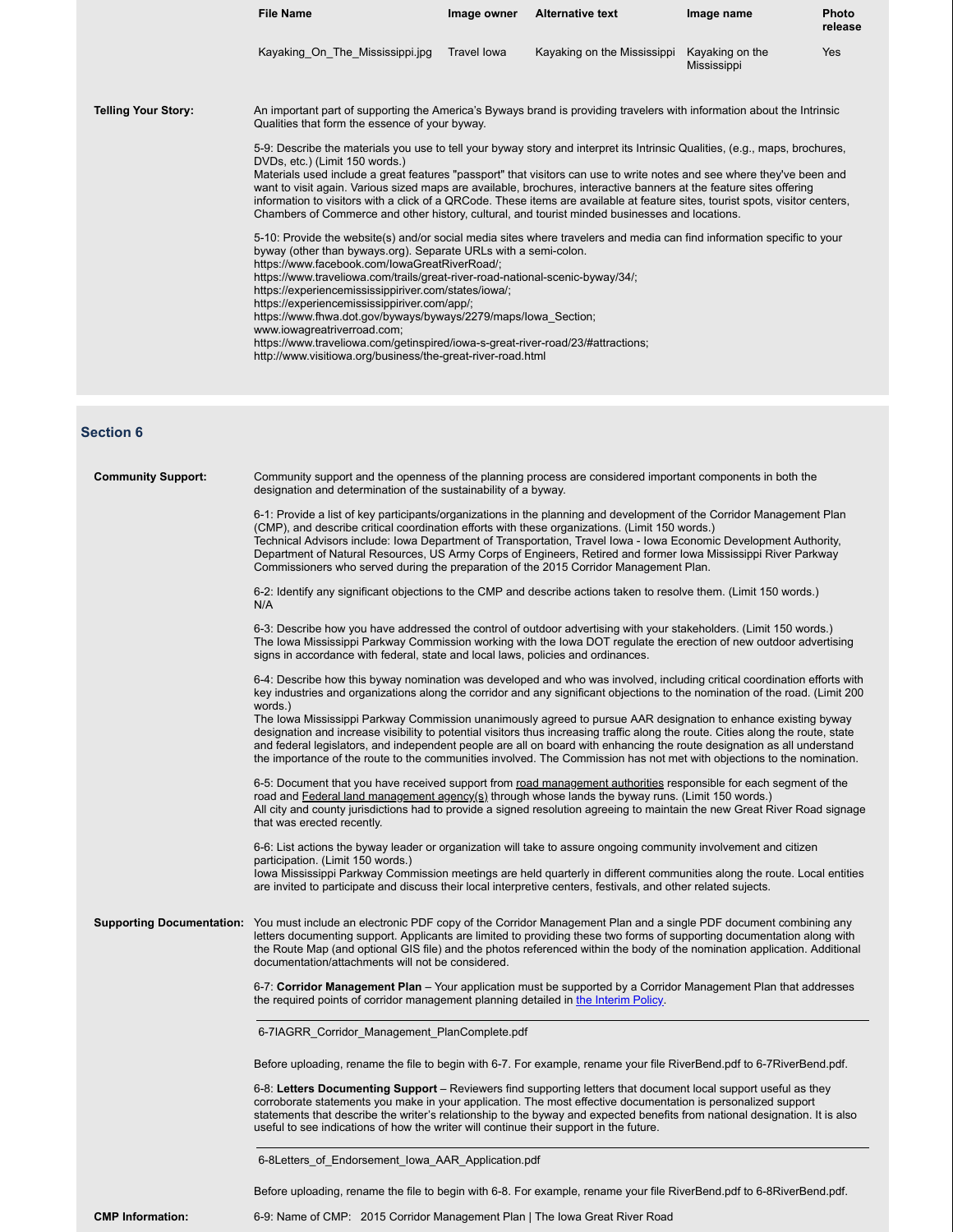6-10: Date CMP was adopted: 3/2/2015

6-11: Does your State/Indian tribe/Federal land management agency require that CMPs be regularly updated to reflect current policies?

No internal control of the control of the control of the control of the control of the control of the control of the control of the control of the control of the control of the control of the control of the control of the often?

If no, in a few concise bullet points, describe your byway priorities for the next five (5) years. (Limit 150 words.)

The Iowa Mississippi Parkway Commission monitors the status of the Core Management Directions on a repetitive basis according to pages 75 - 78 of the 2015 CMP.

6-12: Your byway's CMP must address each of the following points. Using the table below, identify the principal pages in your document that discuss each point.

| Item that the CMP Addresses                                                                                                                                                                                                                                                                | <b>Discussed on Page Number(s)</b>                                                                                                                                                                                                                                                                                                                                                                                                                                                                                                                                                                                                                                                                                                                          |
|--------------------------------------------------------------------------------------------------------------------------------------------------------------------------------------------------------------------------------------------------------------------------------------------|-------------------------------------------------------------------------------------------------------------------------------------------------------------------------------------------------------------------------------------------------------------------------------------------------------------------------------------------------------------------------------------------------------------------------------------------------------------------------------------------------------------------------------------------------------------------------------------------------------------------------------------------------------------------------------------------------------------------------------------------------------------|
| 1. A map identifying the corridor boundaries, location,<br>intrinsic qualities, and land uses in the corridor.                                                                                                                                                                             | map page 21-22; route pages 17-20                                                                                                                                                                                                                                                                                                                                                                                                                                                                                                                                                                                                                                                                                                                           |
| 2. An assessment of the intrinsic qualities and their<br>"context" (the areas surrounding them).                                                                                                                                                                                           | pages 23-27                                                                                                                                                                                                                                                                                                                                                                                                                                                                                                                                                                                                                                                                                                                                                 |
| 3. A strategy for maintaining and enhancing each of those<br>intrinsic qualities.                                                                                                                                                                                                          | pages 46-56                                                                                                                                                                                                                                                                                                                                                                                                                                                                                                                                                                                                                                                                                                                                                 |
| 4. The agencies, groups, and individuals who are part of<br>the team that will carry out the plan, including a list of their<br>specific, individual responsibilities. Also, a schedule of<br>when and how you'll review the degree to which those<br>responsibilities are being met.      | page 64                                                                                                                                                                                                                                                                                                                                                                                                                                                                                                                                                                                                                                                                                                                                                     |
| 5. A strategy of how existing development might be<br>enhanced and new development accommodated to<br>preserve the intrinsic qualities of your byway.                                                                                                                                      | page 75                                                                                                                                                                                                                                                                                                                                                                                                                                                                                                                                                                                                                                                                                                                                                     |
| 6. A plan for on-going public participation.                                                                                                                                                                                                                                               | pages 53-55                                                                                                                                                                                                                                                                                                                                                                                                                                                                                                                                                                                                                                                                                                                                                 |
| 7. A general review of the road's safety record to locate<br>hazards and poor design, and identify possible<br>corrections.                                                                                                                                                                | page 76                                                                                                                                                                                                                                                                                                                                                                                                                                                                                                                                                                                                                                                                                                                                                     |
| 8. A plan to accommodate commercial traffic while<br>ensuring the safety of sightseers in smaller vehicles, as<br>well as bicyclists, joggers, and pedestrians.                                                                                                                            | pages 75-76                                                                                                                                                                                                                                                                                                                                                                                                                                                                                                                                                                                                                                                                                                                                                 |
| 9. A listing and discussion of efforts to minimize<br>anomalous intrusions on the visitor's experience of the<br>byway.                                                                                                                                                                    | pages 75-76                                                                                                                                                                                                                                                                                                                                                                                                                                                                                                                                                                                                                                                                                                                                                 |
| 10. Documentation of compliance with all existing local,<br>state, and federal laws about the control of outdoor<br>advertising.                                                                                                                                                           | pages 75-76                                                                                                                                                                                                                                                                                                                                                                                                                                                                                                                                                                                                                                                                                                                                                 |
| 11. A plan to make sure that the number and placement of<br>highway signs will not get in the way of the scenery, but<br>still be sufficient to help tourists find their way. This<br>includes, where appropriate, signs for international tourists<br>who may not speak English fluently. | pages 75-78                                                                                                                                                                                                                                                                                                                                                                                                                                                                                                                                                                                                                                                                                                                                                 |
| 12. Plans of how the byway will be marketed and<br>publicized.                                                                                                                                                                                                                             | pages 51-52, 77 The lowa MRPC has adopted and/or<br>increased expenditures in the following areas beginning<br>2020: social media, radio, and targeted digital campaign<br>(including retargeting, native, website targeting,<br>geofencing, contextual targeting, search retargeting,<br>and/or advance audience targeting. 2019 the lowa MRPC<br>introduced an Interpretive Center Passport, much like the<br>one used for visits to National Parks that has become quite<br>popular with plans to maintain inventory at all locations at<br>all times. 2019 was also the introduction of a<br>coupon/passport specifically directed toward motorcyclists<br>in which the lowa MRPC partnered with establishments in<br>cities and towns along the route. |
| 13. Any proposals for modifying the roadway, including an<br>evaluation about design standards and how proposed<br>changes may affect the byway's intrinsic qualities.                                                                                                                     | page 75                                                                                                                                                                                                                                                                                                                                                                                                                                                                                                                                                                                                                                                                                                                                                     |
| 14. A description of what you plan to do to explain and<br>interpret your byway's significant resources to visitors.                                                                                                                                                                       | pages 51-52                                                                                                                                                                                                                                                                                                                                                                                                                                                                                                                                                                                                                                                                                                                                                 |
| 15. A narrative on how the All-American Road would be<br>promoted, interpreted, and marketed in order to attract<br>travelers, especially those from other countries. The<br>agencies responsible for these activities should be<br>identified.                                            | The All-American Road designation would be included as<br>an addition to current Byways signage to provide visitors<br>the additional significant AAR route identifier. Adding<br>designated ARR branding to current signage also provides<br>features to remain as unobstructed as possible.                                                                                                                                                                                                                                                                                                                                                                                                                                                               |
| 16. A plan to encourage the accommodation of increased<br>tourism, if this is projected. Some demonstration that the<br>roadway, lodging and dining facilities, roadside rest areas,<br>and other tourist necessities will be adequate for the                                             | Throughout the year the Iowa Mississippi River Parkway<br>Commission reaches out to each interpretive center and<br>community along the route to seek input and provide<br>ongoing and planned marketing efforts. Locally, eight                                                                                                                                                                                                                                                                                                                                                                                                                                                                                                                            |